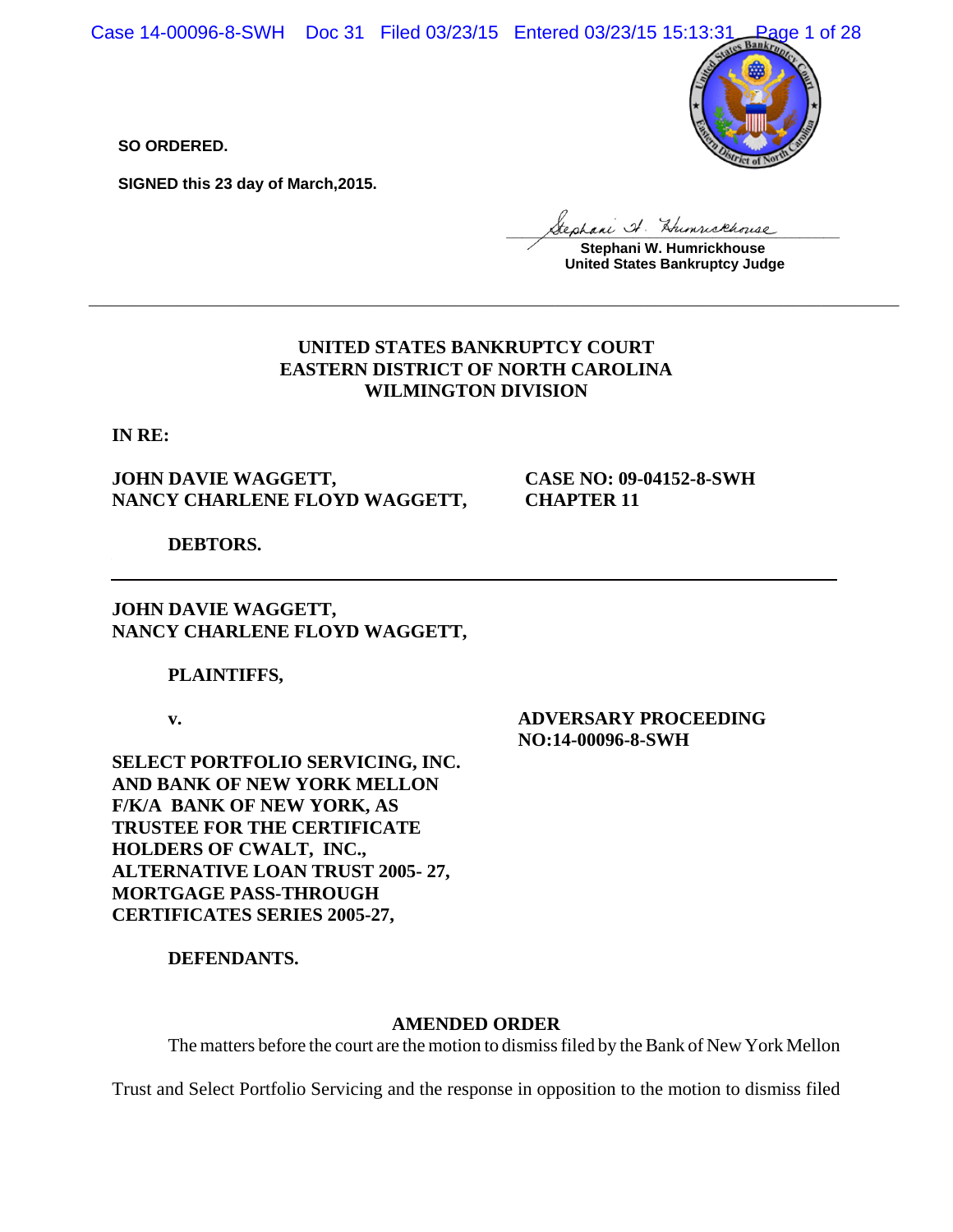by John Davie Waggett and Nancy Charlene Floyd Waggett. A hearing was held on December 10, 2014 in Raleigh, North Carolina to consider these matters. This order is amended to reflect within the conclusion section that the defendants' motion to dismiss is granted, without prejudice, with respect to the plaintiffs' third, fourth and eighth claims for relief and denied with respect to the plaintiffs' second, fifth and sixth claims for relief.

### **BACKGROUND**

John Davie Waggett and Nancy Charlene Floyd Waggett, the plaintiffs, filed a voluntary petition seeking relief under Chapter 11 of the United States Bankruptcy Code on May 19, 2009. Four years prior to the petition date, on May 27, 2005, the plaintiffs executed an Adjustable Rate Note in favor of America's Wholesale Lender ("America's Wholesale") in the original principal amount of \$1,200,000.00, with interest accruing at a variable rate between 2.875% to 9.950% per annum (the "Note"). The Note called for monthly payments of \$3,859.67 and was set to mature on June 1, 2035. The Note was secured by a Deed of Trust on real property located at 1604 Carolina Beach Avenue North, Unit 2, Carolina Beach, North Carolina (the "Property"). Following execution of the Note and the Deed of Trust, the Property was transferred by plaintiffs to a related entity, D&CW Properties, LLC ("D&CW Properties"). On January 1, 2008, Bank of America, N.A. ("Bank of America") purchased Countrywide as well as its subsidiary America's Wholesale. Thereafter, Bank of America engaged BAC Home Loans Servicing to service the Note and Deed of Trust.

On June 15, 2009, following the petition date, America's Wholesale filed proof of claim number 2 in the amount of \$1,373,341.54, which listed the creditor as America's Wholesale and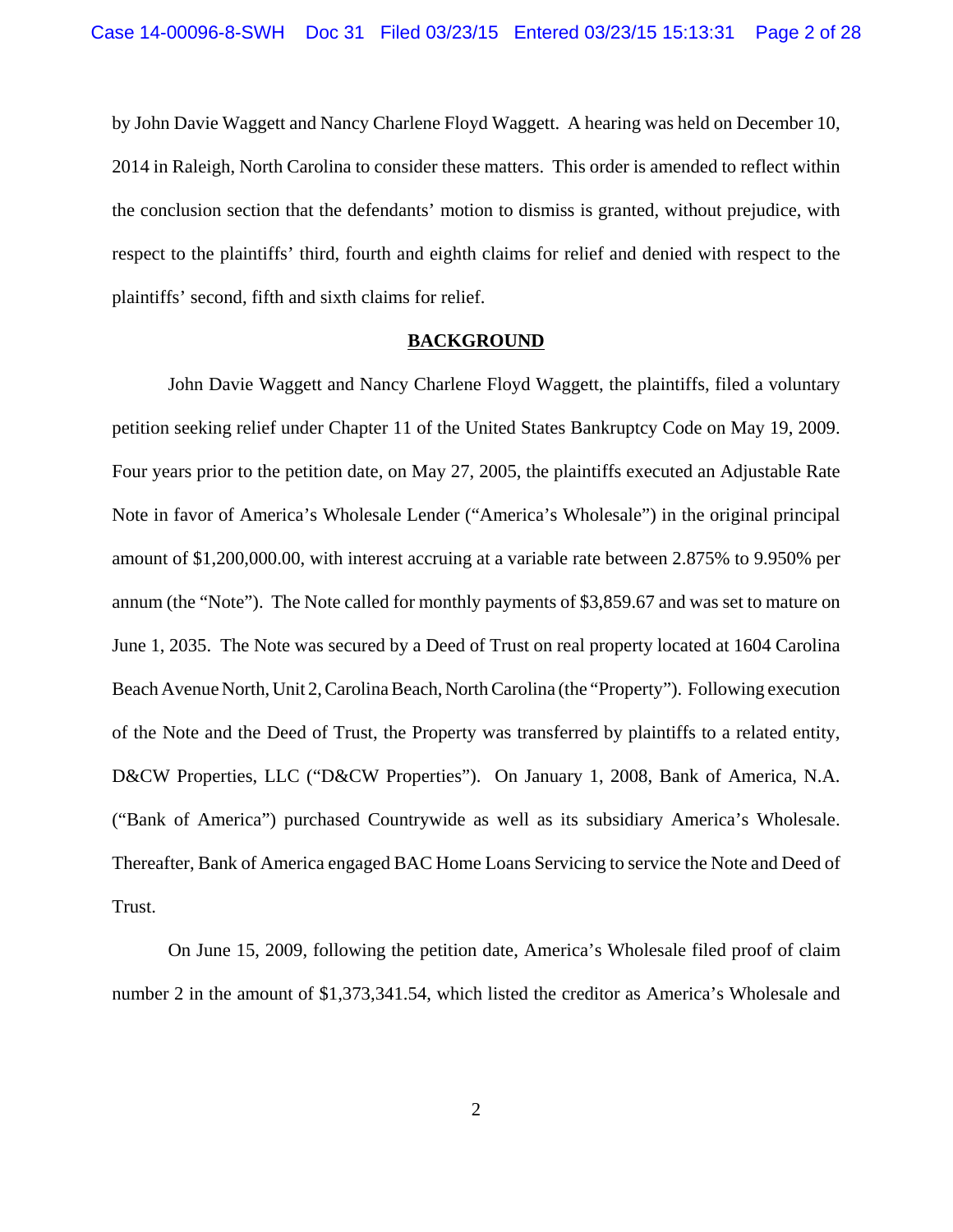directed that all notices be sent to BAC Home Loans Servicing. As of the petition date, the plaintiffs were delinquent in ten monthly payments under the Note and Deed of Trust.

On June 24, 2009, America's Wholesale filed a motion for relief from the automatic stay, requesting relief under 11 U.S.C. § 362(d) of the Bankruptcy Code to commence foreclosure proceedings against the Property. The plaintiffs did not oppose the motion for relief from stay and on July 17, 2009, the court entered an order granting relief from the automatic stay, permitting America's Wholesale as well as its assignees and/or successors-in-interest, to exercise any and all rights against the Property and permitting America's Wholesale, its assignees and/or successors in interest to proceed with foreclosure of the Property. The order also provided that America's Wholesale may "at its option, offer, provide and enter into a potential forbearance agreement, loan modification, refinance agreement or other loan workout/lost mitigation agreement." Pursuant to the order, America's Wholesale, "through its servicing agent, may contact the Debtor **via telephone or written correspondence** to offer such an agreement." (emphasis in original).

On September 16, 2009, the plaintiffs filed their proposed chapter 11 plan of reorganization, which was subsequently amended on February 2, 2010. (collectively, the "Plan"). America's Wholesale timely submitted a ballot in favor of and accepting the treatment of its claim in the Plan. On April 28, 2011, the court entered the order confirming plan, which was later supplemented by order entered on March 9, 2012. (collectively, the "Confirmation Order"). As to America's Wholesale, the Plan as confirmed by the Confirmation Order, provides:

1604 CBAN Unit 2 Loan: In the event D&CW Properties, LLC remains the owner of the collateral securing this claim on the Effective Date, the Debtors shall cause D&CW Properties, LLC to convey the real property securing this obligation to America's Wholesale Lender via a deed in lieu, within thirty (30) days of the Effective Date in exchange for a determined credit against the indebtedness. This credit can be determined by mutual agreement between America's Wholesale Lender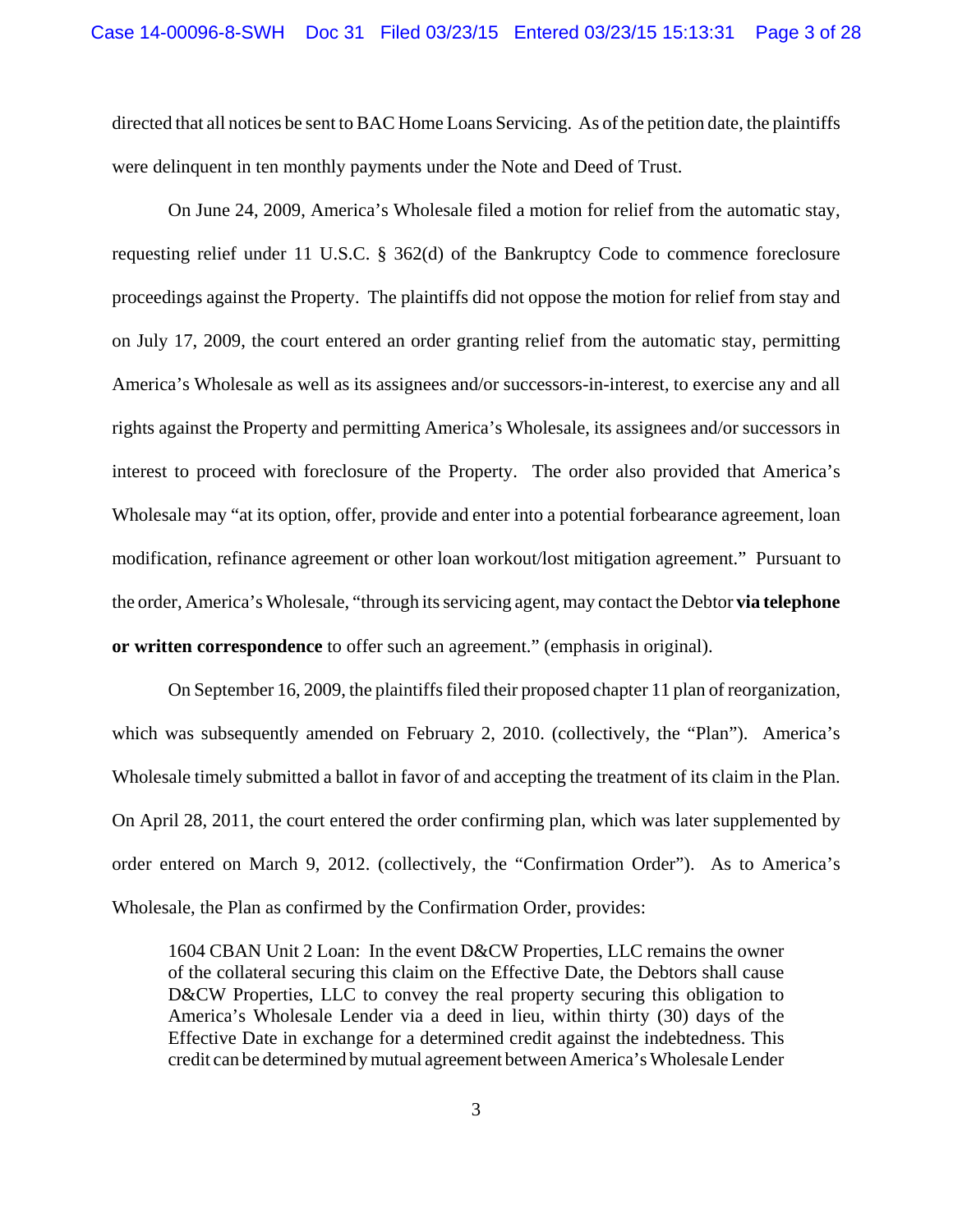and the Debtors or a determination pursuant to Section 506(a) by the Court. The deficiency, if any, will be treated in the General Unsecured Creditor Class.

Article X of the Plan, entitled "Effect of Confirmation" provides:

A. Except as otherwise provided in the Plan, the confirmation of the Plan vests all of the property of the estate in the Debtor.

B. Injunction. As of the Confirmation Date, except as otherwise provided in the Plan or the Confirmation Order, all persons that have held, currently hold, or may hold a claim, equity interest, or other debt or liability that is treated pursuant to the terms of the Plan or that is otherwise enjoined pursuant to Section 1141 of the Code, are enjoined from taking any of the following actions on account of any such claims, equity interests, debtors or liabilities, other than actions brought to enforce obligations under the Plan: (i) commencing or continuing in any manner any action or other proceeding; (ii) enforcing, attaching, collecting, or recovering in any manner any judgment, award, decree or order; (iii) creating, perfecting, or enforcing any lien or encumbrance; (iv) asserting a setoff or right of recoupment of any kind against any debt, liability, or obligation; and/or (v) commencing or continuing, in any manner or in any place, any action that does not comply with or is inconsistent with the provisions of the Plan or the Confirmation order. Notwithstanding the foregoing, the Plan does not release or waive any claims it may have against any party in interest.

The Property was never conveyed from D&CW Properties to America's Wholesale. On September 9, 2011, this court entered a final decree, upon finding that the Plan had been substantially consummated pursuant to 11 U.S.C. § 1101(2), and closed the plaintiffs' chapter 11 bankruptcy case.

On November 25, 2011, MERS, Inc., as nominee for America's Wholesale, assigned the Note, the Deed of Trust, as well as any and all rights possessed thereunder to defendant Bank of New York Mellon ("Bank of New York"), pursuant to an Assignment Deed of Trust. An assignment of claim was not filed with the court pursuant to Fed. R. Bankr. P.  $3001(e)(4)^1$ .

<sup>&</sup>lt;sup>1</sup>"Rule 3001(e) is designed to ensure that *sufficient notice* is given when a claim against the debtor is transferred or assigned post-petition. In re Arc Energy Corp., No. 96-1529, 1997 WL 570878, at \*5 (4th Cir. Sept. 16, 1997). Rule 3001(e)(4) provides: "[i]f a claim. . . has been transferred for security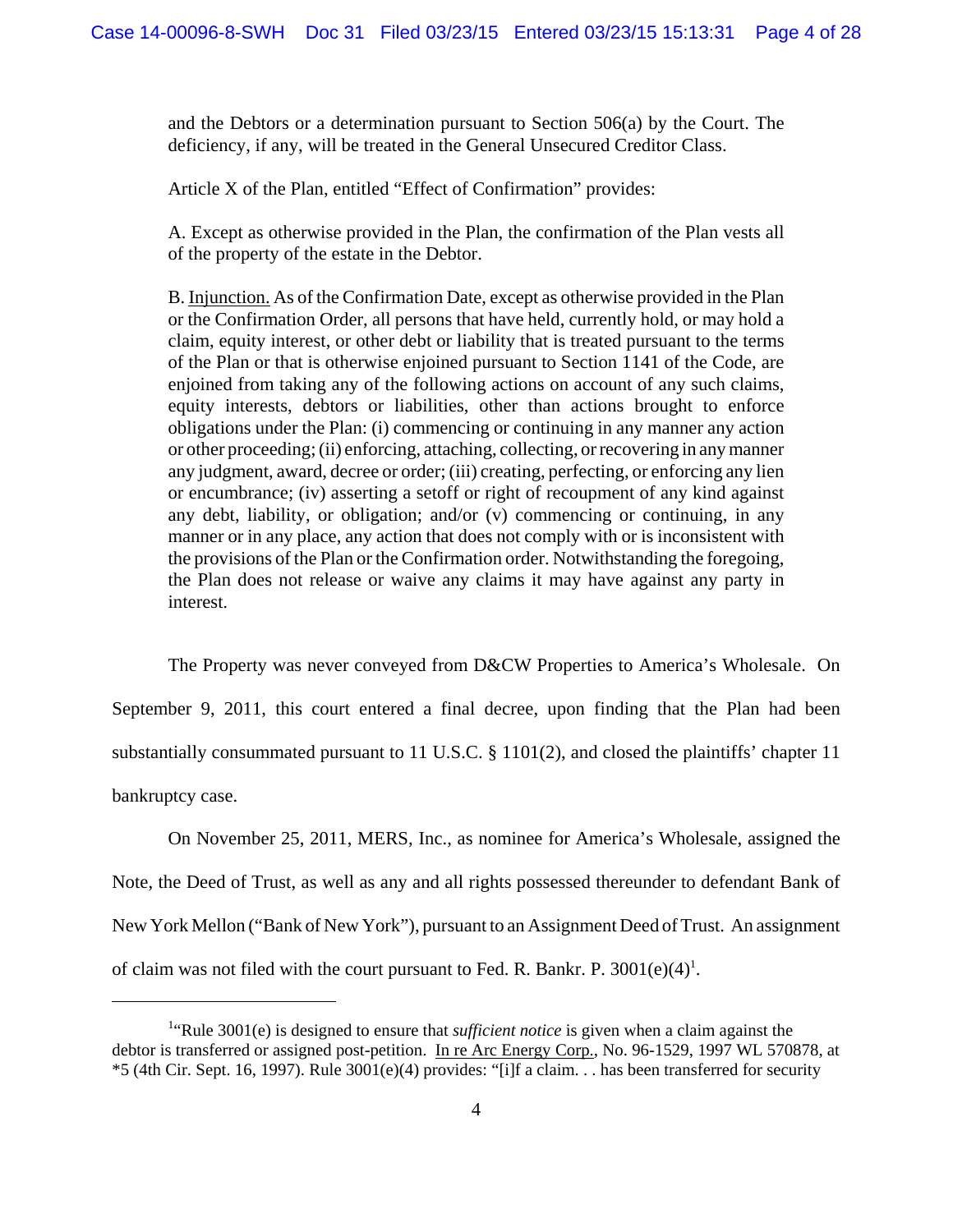After the entry of the Confirmation Order and the final decree, plaintiffs began receiving phone calls and communications from Bank of America, its agents, and successors-in-interest. In response to such communications, on January 17, 2012, plaintiffs' counsel sent a letter to Bank of America, America's Wholesale and counsel for America's Wholesale requesting that they cease from further contacting the plaintiffs and reminding that "pursuant to the confirmed Plan, Bank of America is to foreclose on the property, and is not entitled to any further relief."2

Eventually, Bank of New York engaged Select Portfolio Servicing, Inc. ("Select Portfolio") to service the mortgage loan account. Select Portfolio sent a letter to the plaintiffs dated November 20, 2012 informing the plaintiffs that a relationship manager had been assigned to their account to assist the plaintiffs with "any aspect of [the] account, including resolution options." The November 20, 2012 letter provides that "[t]his information is intended for informational purposes only and is not considered an attempt to collect a debt."

On November 30, 2012, counsel for the plaintiffs, contacted Select Portfolio by letter. The letter noted that the plaintiffs had been receiving phone calls from Select Portfolio regarding the Property. The letter provided that the claim and indebtedness secured by the "property are addressed in the confirmed plan and that [plaintiffs] are in compliance with the confirmed plan."3 Counsel for

after the proof of claim has been filed, evidence of the terms of the transfer shall be filed by the transferee." F.R.B.P. 3001(e)(4). At no point during the bankruptcy case was an assignment of claim or notice of address change filed to reflect the transfer and the correct mailing address for the creditor.

<sup>&</sup>lt;sup>2</sup>The court notes that while counsel for the debtors advises in the January 17, 2012 letter that pursuant to the Confirmed Plan Bank of America is to foreclose on the property and is not entitled to any further relief, this is not what the Confirmed Plan provides. The Confirmed Plan provides that "the Debtors shall cause D&CW Properties to convey the real property . . . to America's Wholesale via deed in lieu, within thirty (30) days of the effective date."

<sup>&</sup>lt;sup>3</sup>The court notes that the debtors were not in compliance with the Confirmed Plan as it provided that the debtors were to cause D&CW Properties to convey the real property to America's Wholesale via deed in lieu, within thirty (30) days of the effective date and the debtors never did this.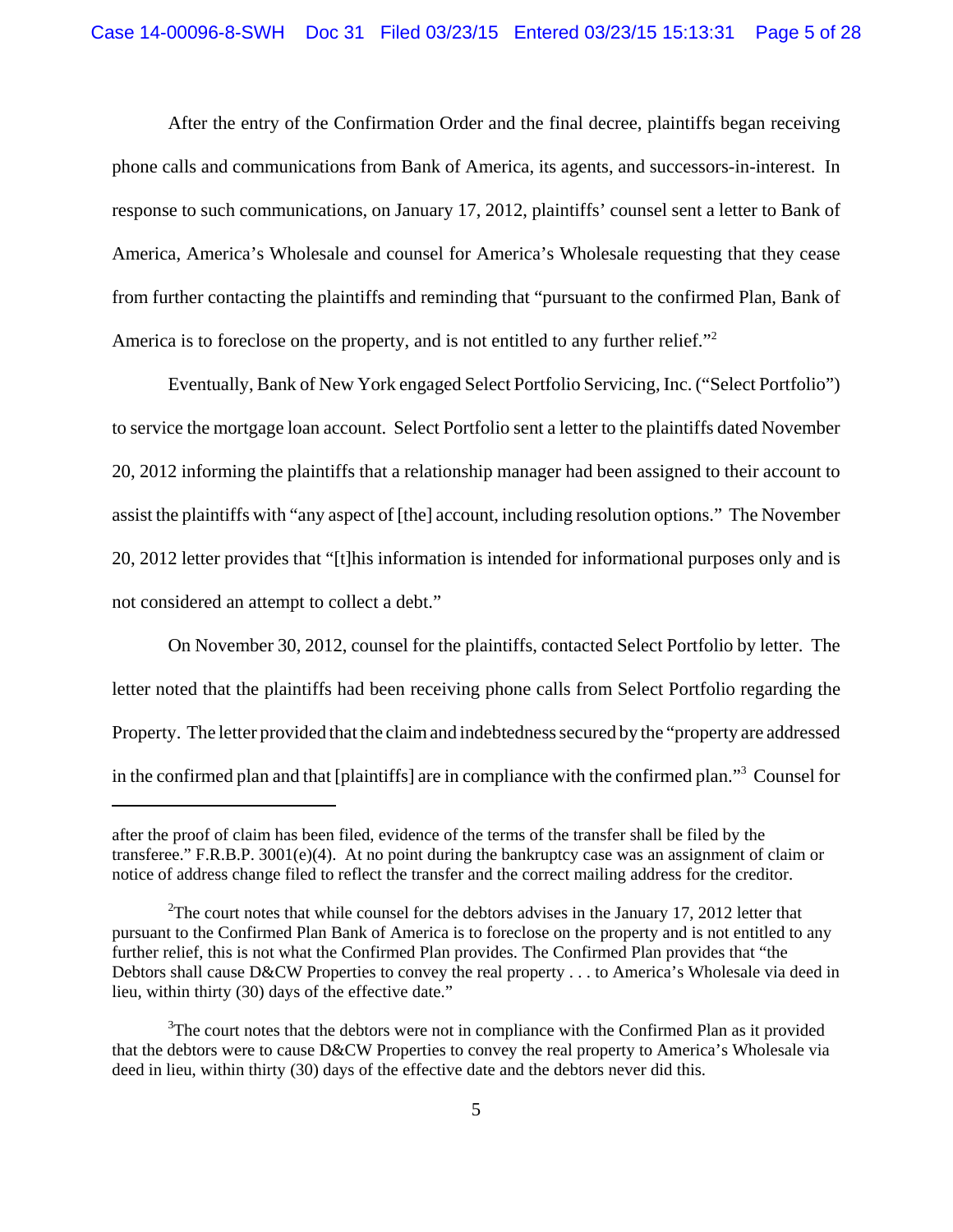the plaintiffs requested that Select Portfolio cease all further contact with the plaintiffs to avoid legal action being pursued. Select Portfolio acknowledged receipt of the November 30, 2012 letter.

During this time, plaintiffs also received monthly mortgage statements from Select Portfolio, which provided that the statements were attempts to collect the indebtedness owed under the Note. Select Portfolio also sent a letter dated December 18, 2012 entitled "Notice of Default—Right to Cure." This letter was addressed to the plaintiffs and stated that the Note was in default as a result of plaintiffs' failure to make payments. The stated purpose of the Notice of Default was to provide notice of plaintiffs' default, the actions required to cure the default and provided that "the total amount due and required to cure the default on your loan is \$369,145.29 . . ." The Notice of Default provided it was a "formal demand for payment[,]" and was a "communication from a debt collector" and "an attempt to collect a debt and information obtained" would be used for that purpose.

Select Portfolio issued a notice to plaintiffs' counsel dated January 18, 2013, notifying plaintiffs that the interest rate applicable to the Note would be 3% per annum and that the required monthly payment would remain at \$6,021.93. The notice advised that the account had the potential for negative amortization and in order to fully amortize the loan over the remainder of the term, the new payment would be \$7,436.41.

On January 30, 2013, plaintiffs' counsel received correspondence indicating that payments had not been made on the account as required by the Note and demanded that plaintiffs provide within 10 days of January 30, 2013, verbal or written verification that the Property has been secured, winterized and/or exterior maintained. The letter provided that failure to do so, "will result in [Select Portfolio] taking the steps necessary to secure, winterize, and/or maintain the property[,]" with the plaintiffs being responsible for paying any and all costs associated therewith.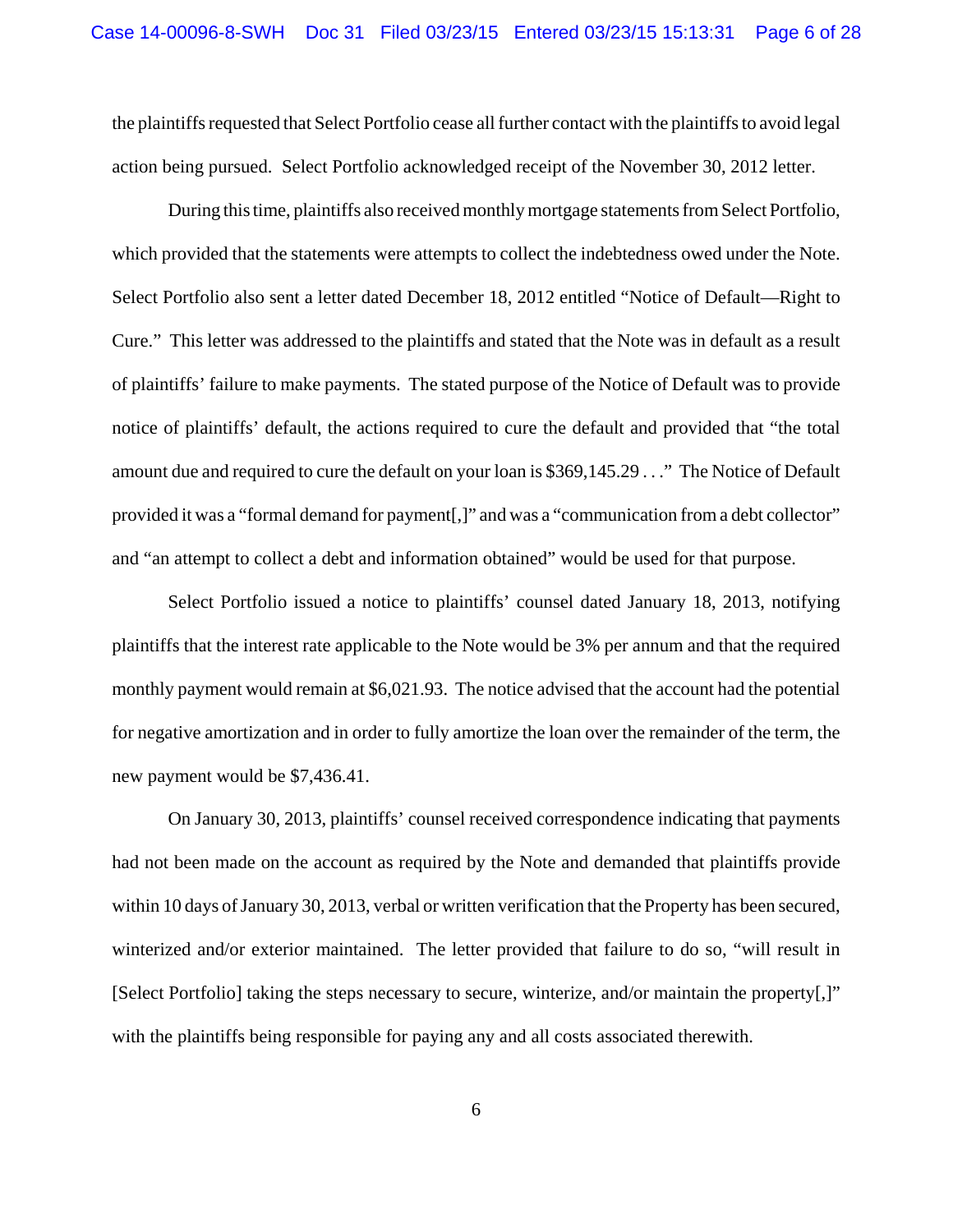On February 4, 2013, Select Portfolio issued a notice to plaintiffs, by and through plaintiffs' counsel, stating that because your mortgage loan is in default and "your property is in danger of being referred to foreclosure." The notice further stated that "[a]s of the date of this letter, your account has not been referred to foreclosure" and that Select Portfolio has made attempts to contact you.

By letter dated April 11, 2013, counsel for the plaintiffs notified Select Portfolio that its continuous communications with plaintiffs aimed at collecting the balance of the Note, both written and telephonic, were in direct violation of the Plan and the Confirmation Order. Counsel for the plaintiffs reiterated that the continued remittance of monthly statements, notices and correspondence—to the attention of Stubbs & Perdue on behalf of plaintiffs was a waste of time and requested that it cease from sending any further correspondence and take whatever action is necessary to reclaim the Property.4

On November 26, 2013, a foreclosure hearing was held before the New Hanover Clerk of Superior Court, File No. 12-SP-955. That same day, a Notice of Foreclosure Sale was issued to plaintiffs, dated November 26, 2013, by Trustee Services of Carolina, LLC, on behalf of Bank of New York, which indicated that the Property would be sold to the highest bidder at a sale to be conducted on December 27, 2013 at 10:00 a.m.

On November 27, 2013, the court entered the order granting the plaintiffs' request for an entry of a discharge pursuant to 11 U.S.C. § 1141(d)(5)(B). The certificate of notice accompanying the discharge provides that on November 27, 2013, the discharge was served upon America's

<sup>&</sup>lt;sup>4</sup>Once again, the court notes that pursuant to the Confirmed Plan the debtors were to cause the real property to be conveyed via deed in lieu to America's Wholesale within thirty (30) days of the effective date.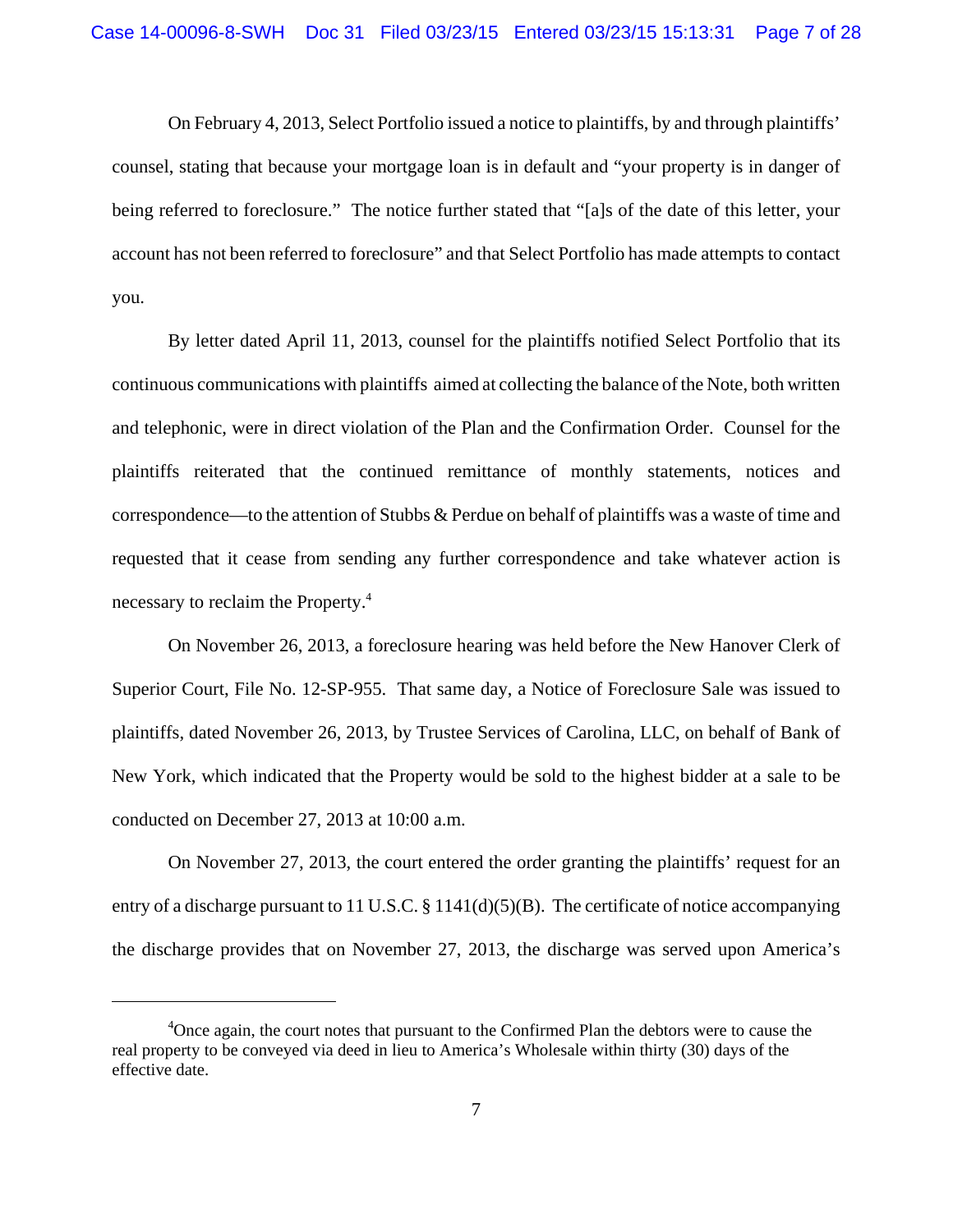Wholesale, BAC Home Loans Servicing and Polk Prober & Raphel, as counsel for both America's Wholesale and BAC Home Loans Servicing.

On December 2, 2013, Select Portfolio issued another notice to plaintiffs that the Note was in default and that the Property was subject to foreclosure. This notice provides that "this loan is in default and your home is subject to foreclosure proceedings." On December 18, 2013, plaintiffs received a separate notice from Select Portfolio, stating that the interest rate applicable to the Note will be 3.000% per annum effective February 1, 2014.

The property was sold on January 16, 2014 at a public auction at the New Hanover County Courthouse in Wilmington, North Carolina. The property was purchased by Bank of New York for \$589,261.92.

By letter dated January 18, 2014, Select Portfolio notified plaintiffs that the interest rate applicable to the Note, starting March 1, 2014, was 3% per annum. By letter dated February 15, 2014, Select Portfolio issued a notice indicating that the monthly payment owed by plaintiffs would not change and would remain at \$7,436.41.

According to the plaintiffs' consumer credit reports prepared by Equifax, Experian and TransUnion, Select Portfolio reported that the plaintiffs were past due, delinquent, in default and remained obligated to repay the indebtedness evidenced by the Note. The female plaintiff's Experian Credit Report reveals that Select Portfolio reported that she was 180 days past due under the terms of the Note from January 2013 through June 2013. Additionally, it reported that foreclosure proceedings had been commenced from July 2013 through January 2014, and in February 2014, Select Portfolio had foreclosed on the collateral securing the Note. The plaintiffs'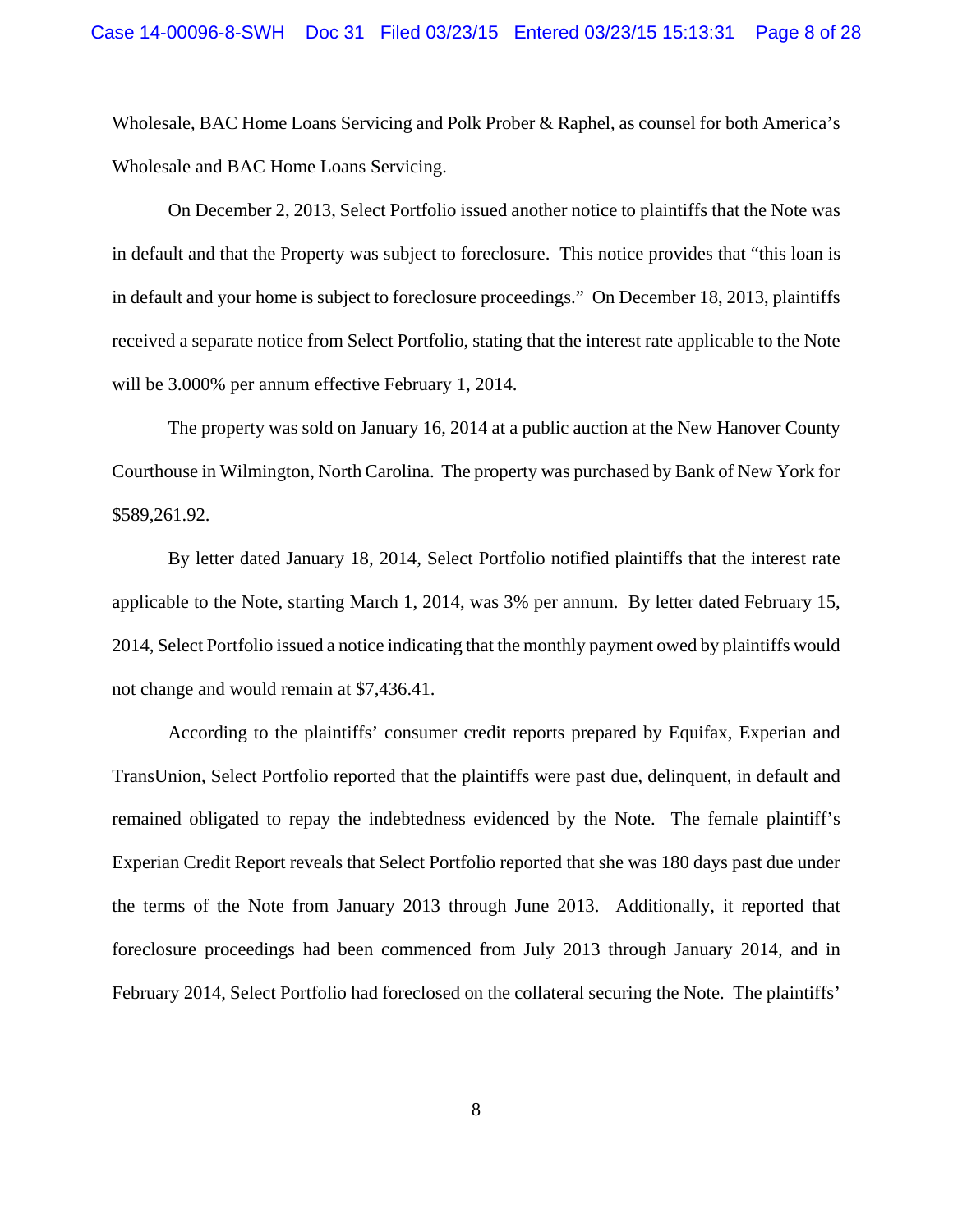Experian Credit Report also indicates that the account relating to the Note was previously in dispute and an investigation had been completed by Select Portfolio.

Pursuant to the complaint, plaintiffs seek compensatory, statutory, treble and punitive damages, attorneys' fees and expenses, declaratory relief pursuant to 28 U.S.C. § 2201 and the imposition of sanctions based on the following eight claims for relief as set forth in the Amended Complaint: (1) violation of Plan, Confirmation Order and discharge injunction pursuant to 11 U.S.C. §§ 105, 524 and 1141; (2) violation of the North Carolina Debt Collection Act pursuant to Chapter 75 of the North Carolina General Statutes; (3) intentional infliction of emotional distress arising from defendants' continued and egregious collection methods employed against plaintiffs; (4) in the alternative, negligent infliction of emotional distress; (5) negligence; (6) violations of the Telephone Consumer Practice Act pursuant to 47 U.S.C. § 227 et seq.; (7) violation of the Fair Credit Reporting Act pursuant to 15 U.S.C. § 1681 et seq.; and (8) request for declaratory judgment pursuant to the Federal Declaratory Judgment Act pursuant to 28 U.S.C. § 2201(a).

The defendants move to dismiss the second, third, fourth and fifth claims for failure to state a claim upon which relief can be granted, pursuant to Federal Rule of Civil Procedure 12(b)(6), applicable to this adversary proceeding pursuant to Federal Rule of Bankruptcy Procedure 7012(b)(6), on the grounds that these claims are preempted by the Bankruptcy Code. Additionally, Select Portfolio seeks to dismiss the second, third, fourth, sixth and eighth claims on the basis that the plaintiffs have failed to state a claim.

Plaintiffs respond that the second, third, fourth and fifth claims are not preempted by the Bankruptcy Code and that the Amended Complaint alleges facts sufficient to establish claims for relief that are plausible on their face.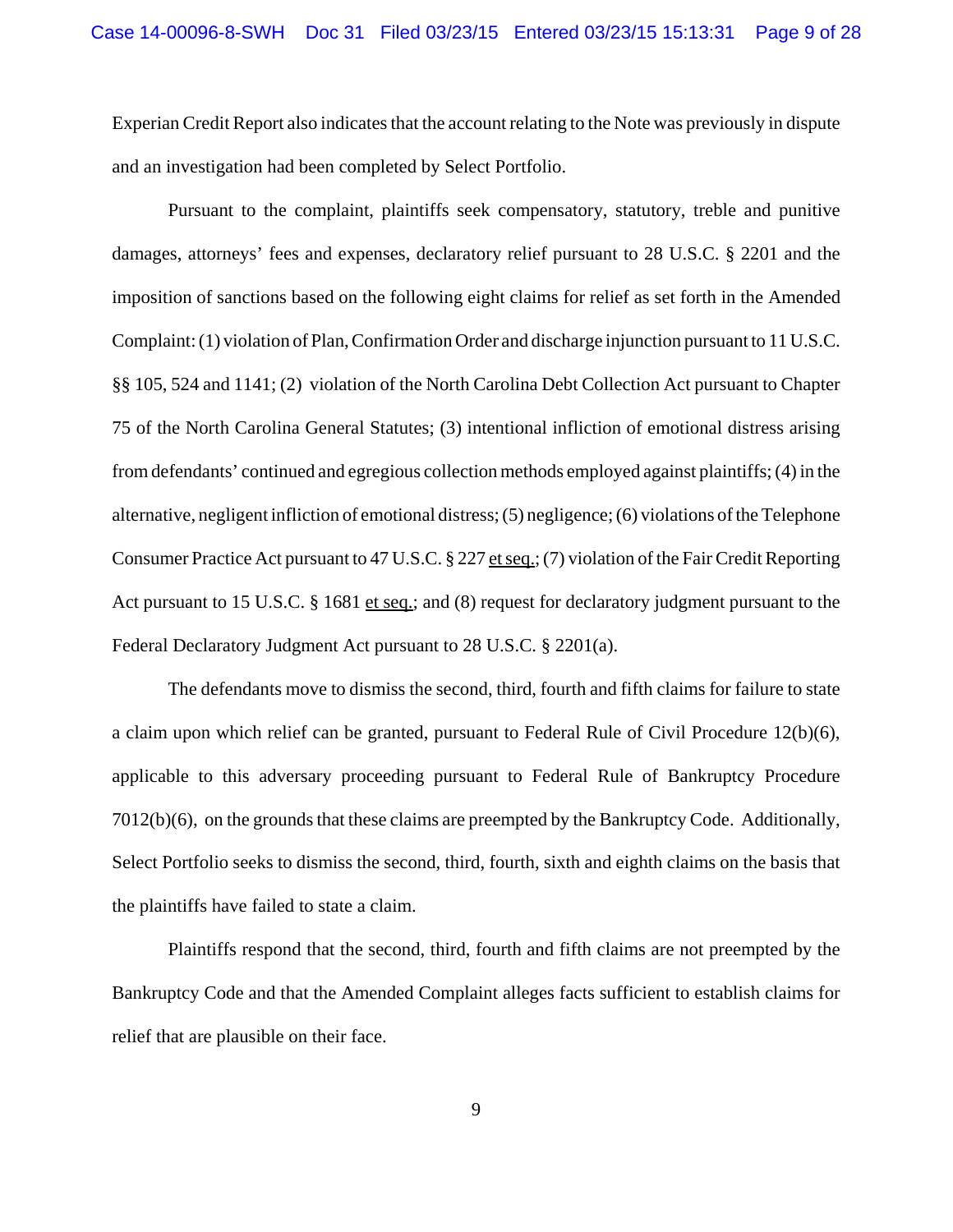Case 14-00096-8-SWH Doc 31 Filed 03/23/15 Entered 03/23/15 15:13:31 Page 10 of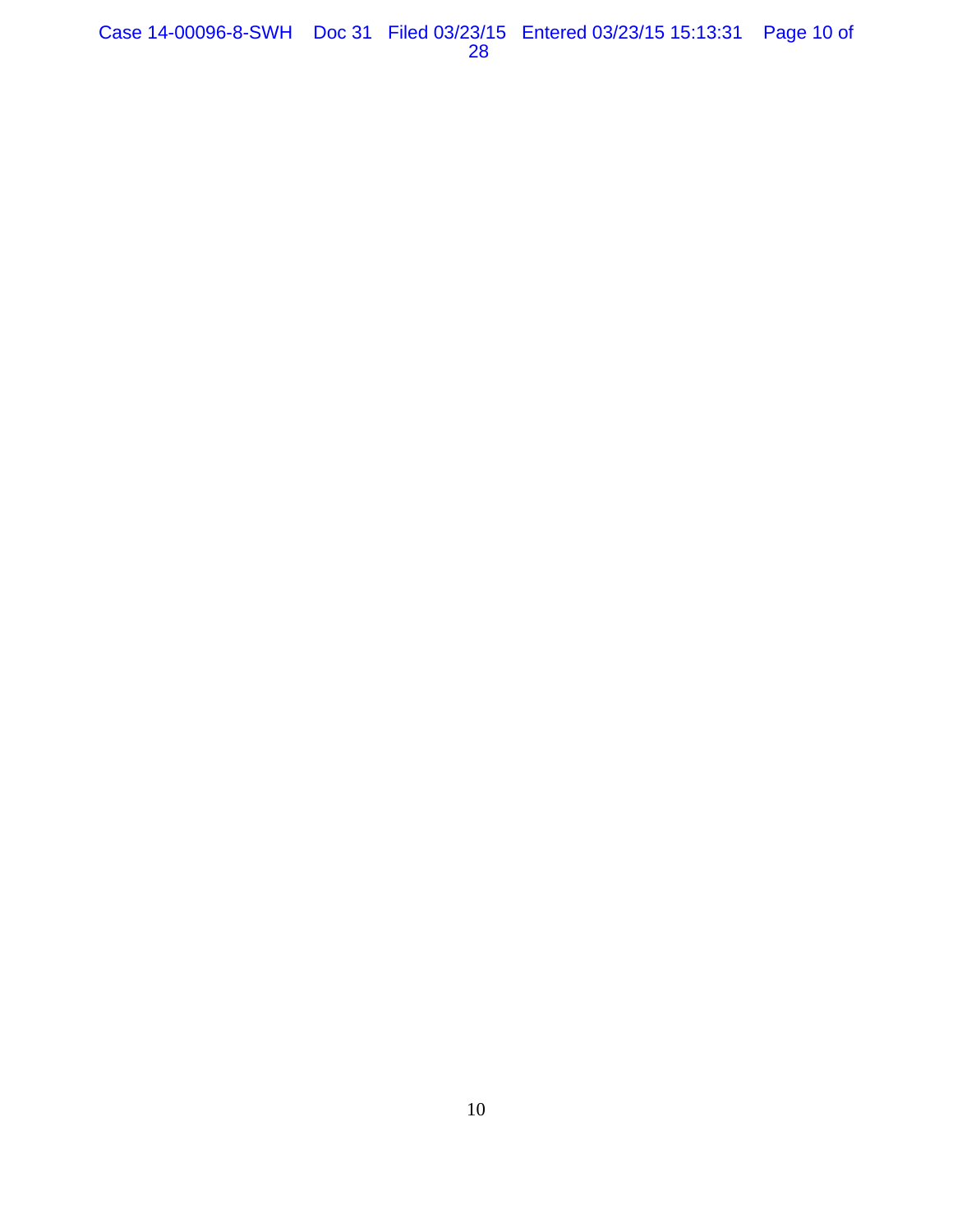#### **DISCUSSION**

A pleading that states a claim for relief must contain "a short and plain statement of the claim showing that the pleader is entitled to relief  $\ldots$ ." Fed. R. Civ. P. 8(a)(2). The complaint must include "enough facts to state a claim to relief that is plausible on its face." Angell v. Ber Care, Inc. (In re Caremerica, Inc.) 409 B.R. 737, 745 (Bankr. E.D.N.C. 2009) (quoting Bell Atl. Corp. v. Twombly, 550 U.S. 544, 570 (2007)). In reviewing a motion to dismiss pursuant to Rule 12(b)(6), there are "two working principles" upon which the heightened pleading standard rests:

First, the tenet that a court must accept as true all of the allegations contained in a complaint is inapplicable to legal conclusions. Threadbare recitals of the elements of a cause of action, supported by mere conclusory statements, do not suffice . . . . Second, only a complaint that states a plausible claim for relief survives a motion to dismiss.

*Id.* at 747 (quoting Ashcroft v.Iqbal, 556 U.S. 662, 678-79 (2009)).

### **I. Motion to Dismiss—Preemption**:

First, the court will address whether the Bankruptcy Code preempts plaintiffs' second, third, fourth and fifth claims for relief, seeking the recovery of compensatory, treble and punitive damages, plus attorneys' fees for the defendants' alleged violations of the North Carolina Debt Collection Act, intentional or, in the alternative, negligent infliction of emotional distress and negligence.

The Supremacy Clause of the United States Constitution provides that "the Laws of the United States . . . shall be the supreme Law of the Land." U.S. CONST. art. VI, cl. 2. "Consideration under the Supremacy Clause starts with the basic assumption that Congress did not intend to displace state law." Maryland v. Louisiana, 451 U.S. 725, 746 (1981). This presumption "is strongest when Congress legislates 'in a field which the States have traditionally occupied.'" So. Blasting Servs., Inc. v. Wilkes County, N.C., 288 F.3d 584, 590 (4th Cir. 2002) (citation omitted).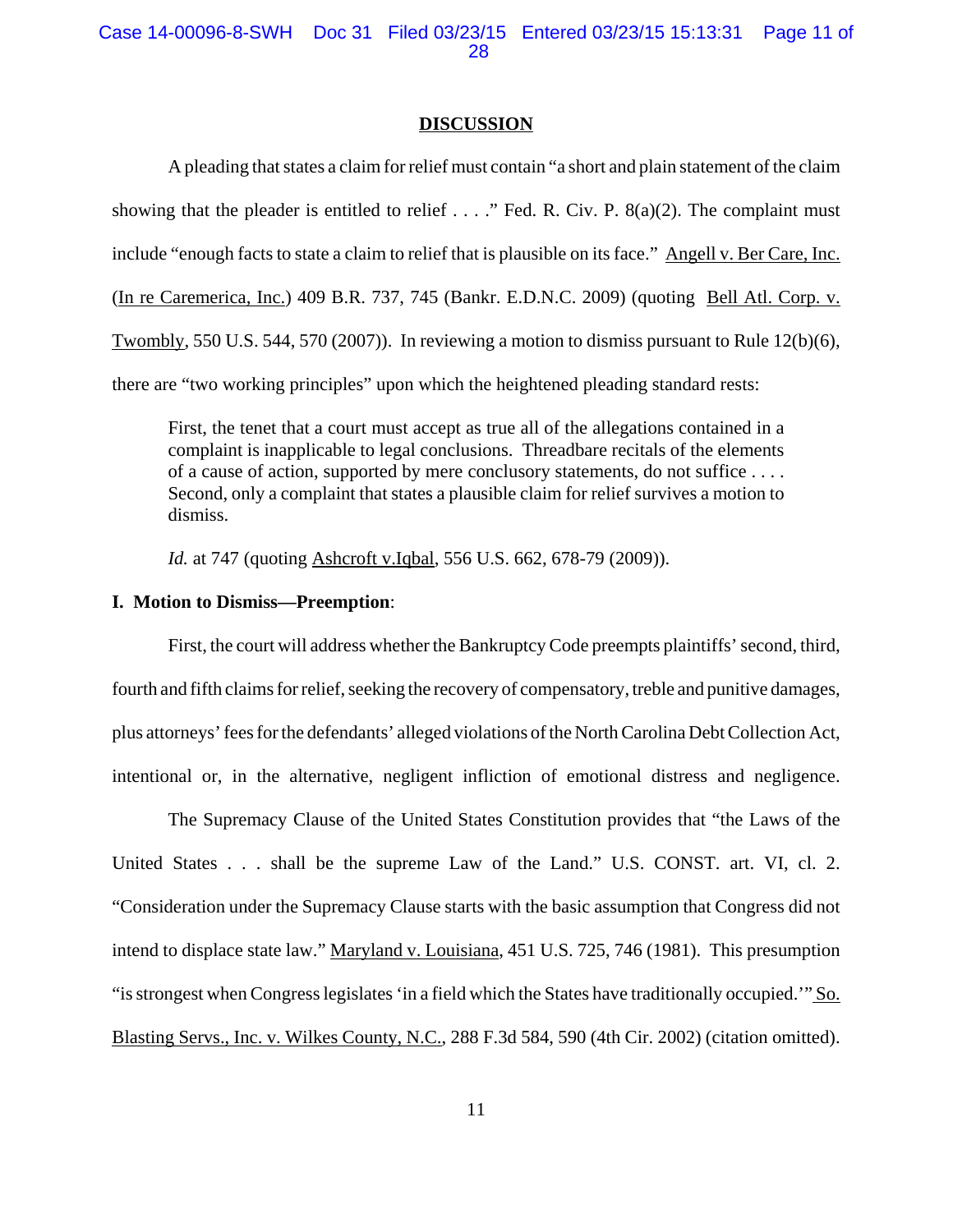### Case 14-00096-8-SWH Doc 31 Filed 03/23/15 Entered 03/23/15 15:13:31 Page 12 of 28

State laws and remedies may be preempted in one of three ways: (1) Congress may explicitly require preemption, Schneidewind v. ANR Pipeline Co., 485 U.S. 293, 299 (1988); (2) Congress may imply preemption when "federal law so thoroughly occupies a legislative field as to make reasonable the inference that Congress left no room for the States to supplement it" Cipollone v. Liggett Grp., Inc., 505 U.S. 504, 516 (1992) (internal quotation marks and citations omitted); or (3) when the state law actually conflicts with the federal law and it is "impossible to comply with both state and federal law, or where the state law stands as an obstacle to the accomplishment of the full purposes and objectives of Congress." Schneidewind, 485 U.S. at 300 (internal quotation marks and citations omitted).

When determining whether federal law preempts state law the court must begin "with the assumption that the historic police powers of the States [are] not to be superseded by the Federal Act unless that was the clear and manifest purpose of Congress." Altria Grp., Inc. v. Good, 555 U.S. 70, 77 (2008) (citation omitted). "[Consumer protection] laws have historically fallen into the purview of the states' broad police powers, to which the courts have afforded special solemnity." Sukumar v. Nautilus, Inc., 829 F. Supp. 2d 386, 392 (W.D. Va. 2011); see, e.g., California v. ARC Am. Corp., 490 U.S. 93, 101 (1989) (noting that unfair and/or deceptive business practices is "an area traditionally regulated by the States").

"Congress did not place preemptive language in the Bankruptcy Code, nor did Congress intend that the Bankruptcy Code be so pervasive that it occupy the field of debtor/creditor relations. Therefore, in order for this court to conclude that the Bankruptcy Code preempts the [State] law, the court must conclude that an actual conflict exists between a specific provision of the Bankruptcy Code" and the North Carolina Debt Collection Act, negligence, and negligent or, in the alternative,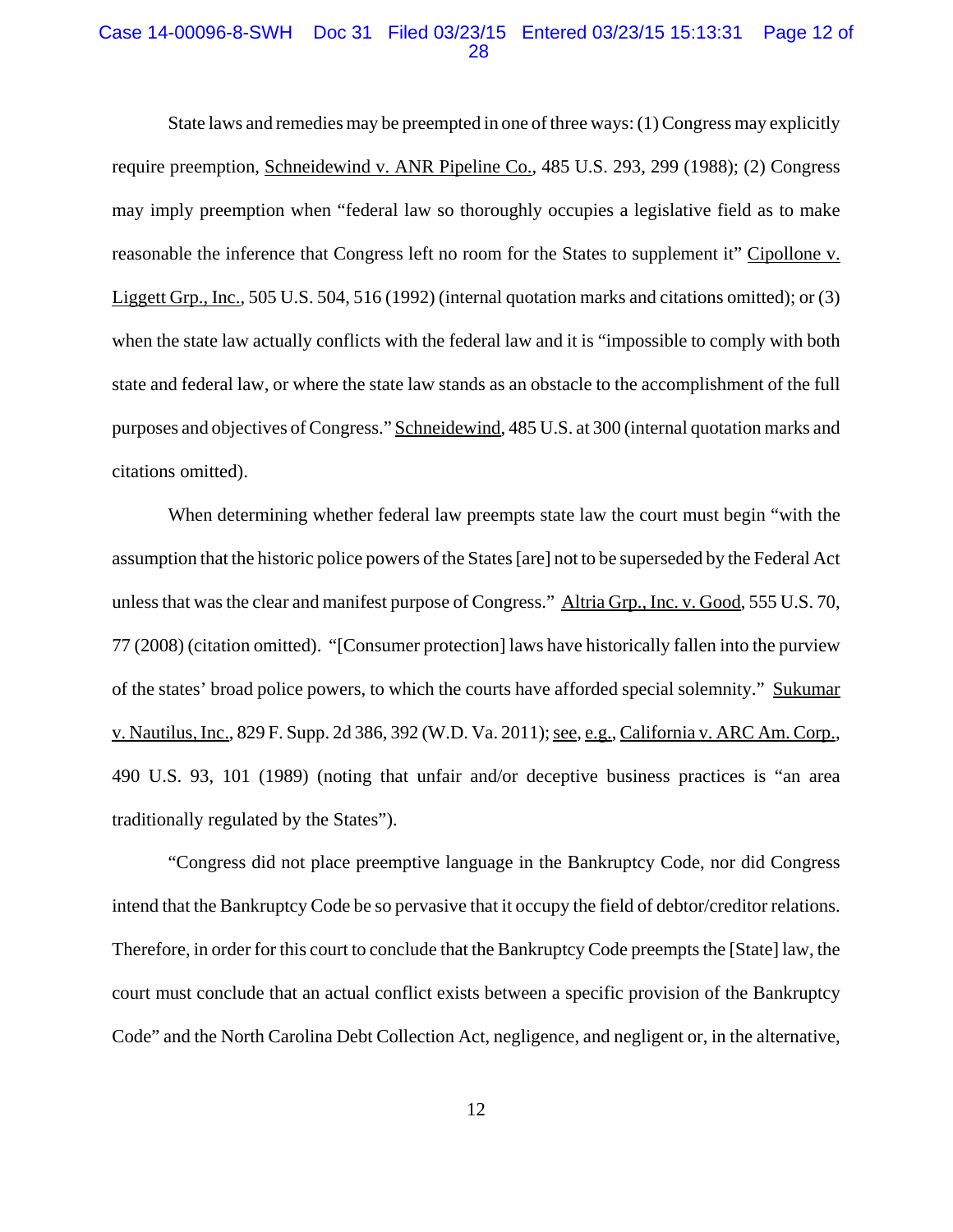## Case 14-00096-8-SWH Doc 31 Filed 03/23/15 Entered 03/23/15 15:13:31 Page 13 of 28

intentional infliction of emotional distress. In re P.K.R. Convalescent Ctrs., Inc., 189 B.R. 90, 93 (Bankr. E.D. Va. 1995).

The defendants contend that the second, third, fourth and fifth claims, all of which are based upon North Carolina law, are preempted by the Bankruptcy Code because the "entire basis for these state law claims is their allegations that certain alleged communications violated the Bankruptcy Plan, the Confirmation Order, and the Discharge Injunction." The defendants argue that these alleged violations of the Plan, Confirmation Order and discharge injunction should instead be brought as a contempt action through 11 U.S.C. § 105 to enforce the injunction imposed by 11 U.S.C. § 524. Accordingly, the defendants contend that the remedies provided by the Bankruptcy Code preempt plaintiffs' state law claims. The plaintiffs respond that their claims for relief are not preempted because the enforcement provisions of the Bankruptcy Code, primarily the discharge injunction under § 524 of the Bankruptcy Code, are not their exclusive remedy for the defendants' collection activities that violate North Carolina law. Further, plaintiffs contend that their second, third, fourth, and fifth claims are premised solely on the continuous, negligent, deceptive and unlawful debt collection activities of the defendants, all of which occurred after September 9, 2011, the date the bankruptcy case was closed and the final decree was entered by the court. Accordingly, the plaintiffs allege the defendants are liable under the Bankruptcy Code and North Carolina law.

Defendants rely on the following cases as support for their contention that the plaintiffs' claims are preempted: Johnston v. Telecheck Services, Inc. (In re Johnston) 362 B.R. 730 (Bankr. N.D.W.Va. 2007); Diamante v. Solomon, No. 1:99CV1339, 2001 WL 1217226 (N.D.N.Y. Sept. 18, 2001); and Pertuso v. Ford Motor Credit Co., 233 F.3d 417, 426 (6th Cir. 2000).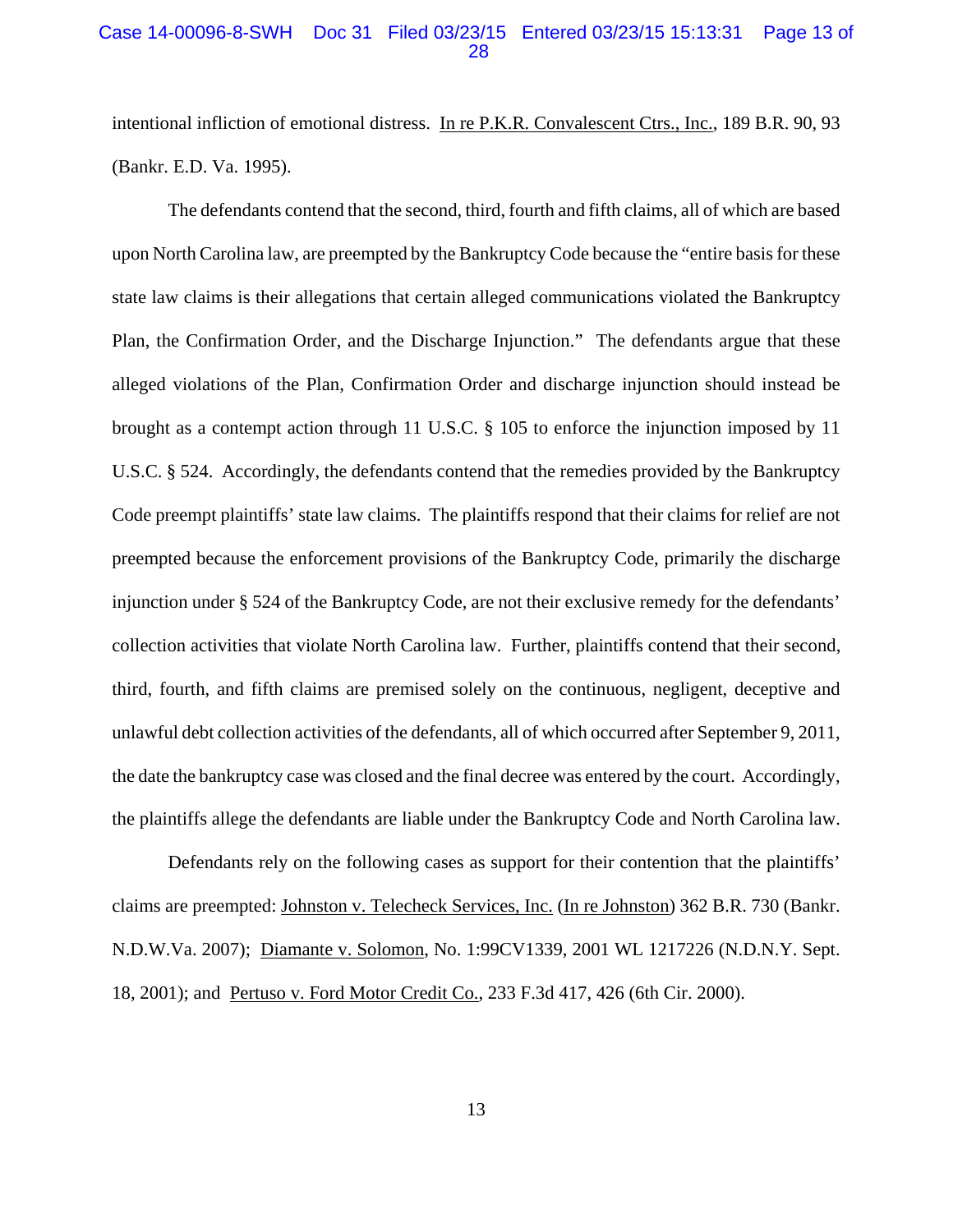### Case 14-00096-8-SWH Doc 31 Filed 03/23/15 Entered 03/23/15 15:13:31 Page 14 of 28

In Johnston v. Telecheck Services, Inc. (In re Johnston) 362 B.R. 730, 734 (Bankr. N.D.W.Va. 2007), the Bankruptcy Court for the Northern District of West Virginia held that a chapter 7 debtor could not assert state law causes of action under W. Va. Code §§ 46A-2-124(c) or 46A-2-127(d) because those subsections attempt to govern the same activity regulated by the Bankruptcy Code in prohibiting creditor attempts to collect debts in violation of the automatic stay and discharge injunction. The debtor in Johnston filed an adversary proceeding, post-discharge, seeking damages for violation of the automatic stay, the discharge injunction and state law claims under the West Virginia Consumer Credit and Protection Act. Id. at 731. The claims in Johnston were based upon allegations that the *defendant had violated the discharge injunction*. Id. at 732 (emphasis added). More specifically, the debtor alleged that "Telecheck violated W. Va.Code § 46A-2-124(c), by attempting to collect a debt using false accusations. The false accusation was that the Debtor had willfully refused to pay a just debt *after that debt had been discharged*." Id. (emphasis added). The debtor also alleged that "Telecheck violated W. Va.Code § 46A-2-127(d), for using a false representation concerning the extent or the amount of a claim against her when the *underlying claim had been discharged*." Id. (emphasis added). The court noted that the state law claims, as they were applied in the adversary proceeding, were premised on the creditor's violation of the chapter 7 discharge. Id. at 736. Accordingly, the court held that the Bankruptcy Code preempted the plaintiff's state law claims. Id.

The United States District Court for the Northern District of New York granted the defendant's motion to dismiss the plaintiff's state law claims on the grounds that the Bankruptcy Code preempted the claims when the sole basis for the plaintiff's state law claim was his allegation that the defendant violated § 524 of the Bankruptcy Code by attempting to collect a discharged debt.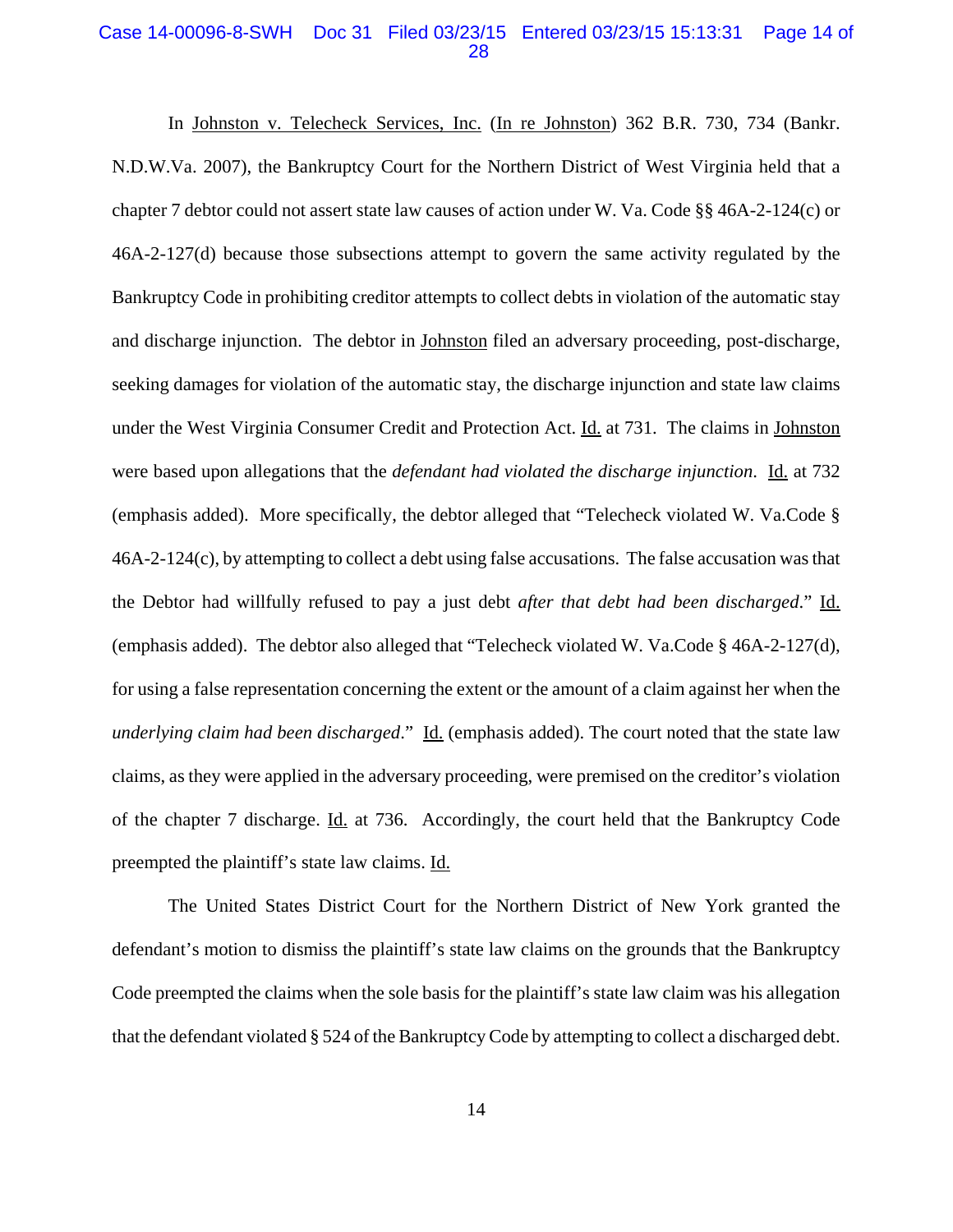### Case 14-00096-8-SWH Doc 31 Filed 03/23/15 Entered 03/23/15 15:13:31 Page 15 of 28

Diamante v. Solomon & Solomon, P.C., No. 1:99CV1339, 2001 WL 1217226, \*2 (N.D.N.Y. Sept. 18, 2001). The court held that to permit such claims would "thwart Congress' intent in promulgating the Bankruptcy Code to create a singular federal system to adjust all of the rights and duties of both creditors and debtors." Id. The court noted that the Bankruptcy Code provided a specific remedy for the violation which was the basis of the claim—a civil contempt proceeding and allowing plaintiff to circumvent this remedy would contradict the Bankruptcy Code's remedial scheme. Id.

In both Johnston and Diamante the plaintiffs' state law claims were based upon allegations that the defendants violated the automatic stay and/or discharge injunction.<sup>5</sup> Here, the second, third, fourth and fifth claims for relief are not premised solely on allegations that the defendants violated the automatic stay and/or discharge injunction. The plaintiffs set forth other grounds for relief under state law. Further, other courts have held that the Bankruptcy Code does not preempt, or otherwise preclude claims for relief based on allegations giving rise to a violation of the discharge injunction. Dougherty v. Wells Fargo Home Loans, Inc., 425 F. Supp. 2d 599, 608-09 (E.D. Pa. 2006) (noting that the plaintiff's state law claims did not presuppose violations of the Bankruptcy Code and as a result there was no risk of conflict between enforcement of the state laws and enforcement of the federal bankruptcy laws.); Randolph v. IMBS, Inc., 368 F.3d 726, 732 (7th Cir. 2004) (noting that

 $<sup>5</sup>$ Additionally, the court notes that in Johnston and Diamante, the plaintiffs were chapter 7</sup> debtors. Here, however, the plaintiffs were chapter 11 debtors. Accordingly, the terms of the plan were binding upon the plaintiffs and the defendants as opposed to any previous agreements entered into by the parties. See Covert v. LVNV Funding LLC, No.  $14-1016$  ( $4<sup>th</sup>$  Cir. 2015) (noting that 11 U.S.C. § 1327(a) states the general rule that "[t]he provisions of a confirmed plan bind the debtor and each creditor, whether or not the claim of such creditor is provided for by the plan, and whether or not such creditor has objected to, has accepted, or has rejected the plan."); see also In re Kirkbride, No. 08-00120-8-JRL, 2010 WL 4809334, at \*3 (Bankr. E.D.N.C. Nov. 19, 2010 (providing that in individual chapter 11 cases the discharge is not generally granted upon plan confirmation and that the parties are bound by the confirmed plan.)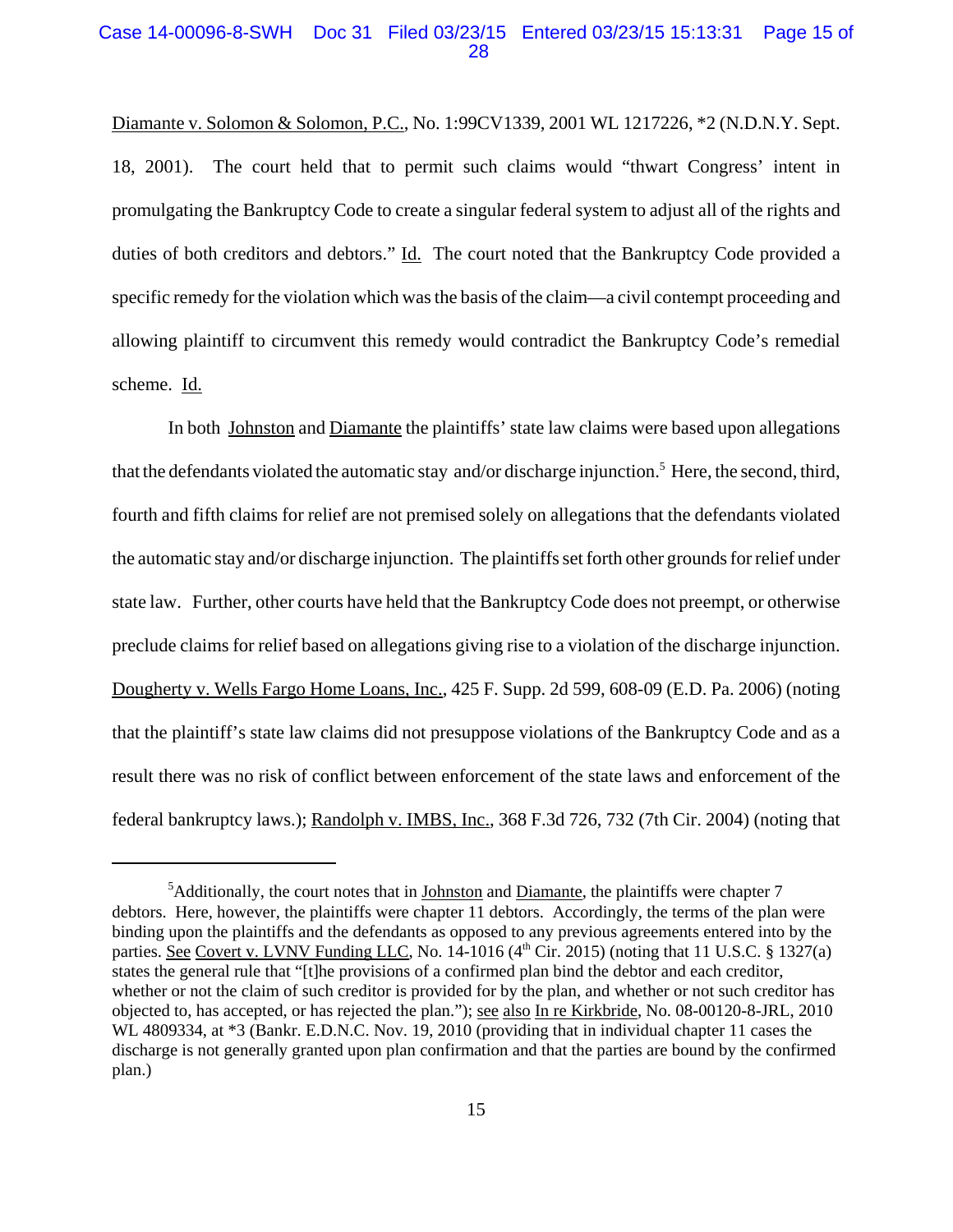### Case 14-00096-8-SWH Doc 31 Filed 03/23/15 Entered 03/23/15 15:13:31 Page 16 of 28

the Bankruptcy Code "does not work an implied repeal of the [Fair Debt Collection Practices Act]"); Bagwell v. Portfolio Recovery Assocs., LLC, No. 4:08-CV-03229-GTE, 2009 WL 1708227, at \*1-2 (E.D. Ark. Jun. 5, 2009) (holding that the Fair Debt Collection Practices Act and the Bankruptcy Code can "coexist" if there is not an "irreconcilable conflict."); Burkhalter v. Lindquist & Trudeau, Inc., 2005 WL 1983809, at \*1 (E.D. Mo. Aug. 16, 2005) (noting that the Fair Debt Collection Practices Act claim was not precluded by an exclusive remedy available under the Bankruptcy Code as the claim alleged other violations than just a violation of the bankruptcy discharge injunction.); Evans v. Midland Funding, LLC, 574 F. Supp. 2d 808, 817 (S.D. Oh. 2008) (denying dismissal of Fair Debt Collection Practices Act claim because claim was not to hold defendants in contempt for violation of discharge order); Drnavich v. Calvary Portfolio Service, LLC, No. 05-1022, 2005 WL 2406030, at \* 2 (D. Minn. Sep. 29, 2005) (finding that the Bankruptcy Code and the Fair Debt Collection Practices Act do not irreconcilably conflict with one another).

The Sixth Circuit in Pertuso v. Ford Motor Credit Co., 233 F.3d 417 (6th Cir. 2000), held that "there is no private right of action for breaches of § 524; instead 'the traditional remedy for violation of an injunction lies in contempt proceedings. . .'" Gunter v. Columbus Check Cashiers, Inc. (In re Gunter), 334 B.R. 900, 905 (Bankr. S.D. Oh. 2005) (citation omitted). However, "[n]owhere in Pertuso does it state that the Bankruptcy Code bars a debtor from bringing other causes of action (e.g. FDCPA claims) based upon the same [set] of facts that give rise to a discharge injunction violation." Id.

In Dougherty v. Wells Fargo Home Loans, Inc., 425 F. Supp. 2d 599, 608 (E.D. Pa. 2006), the United States District Court for the Eastern District of Pennsylvania addressed the issue of whether the Bankruptcy Code preempted a chapter 13 debtor's state law claims, brought post-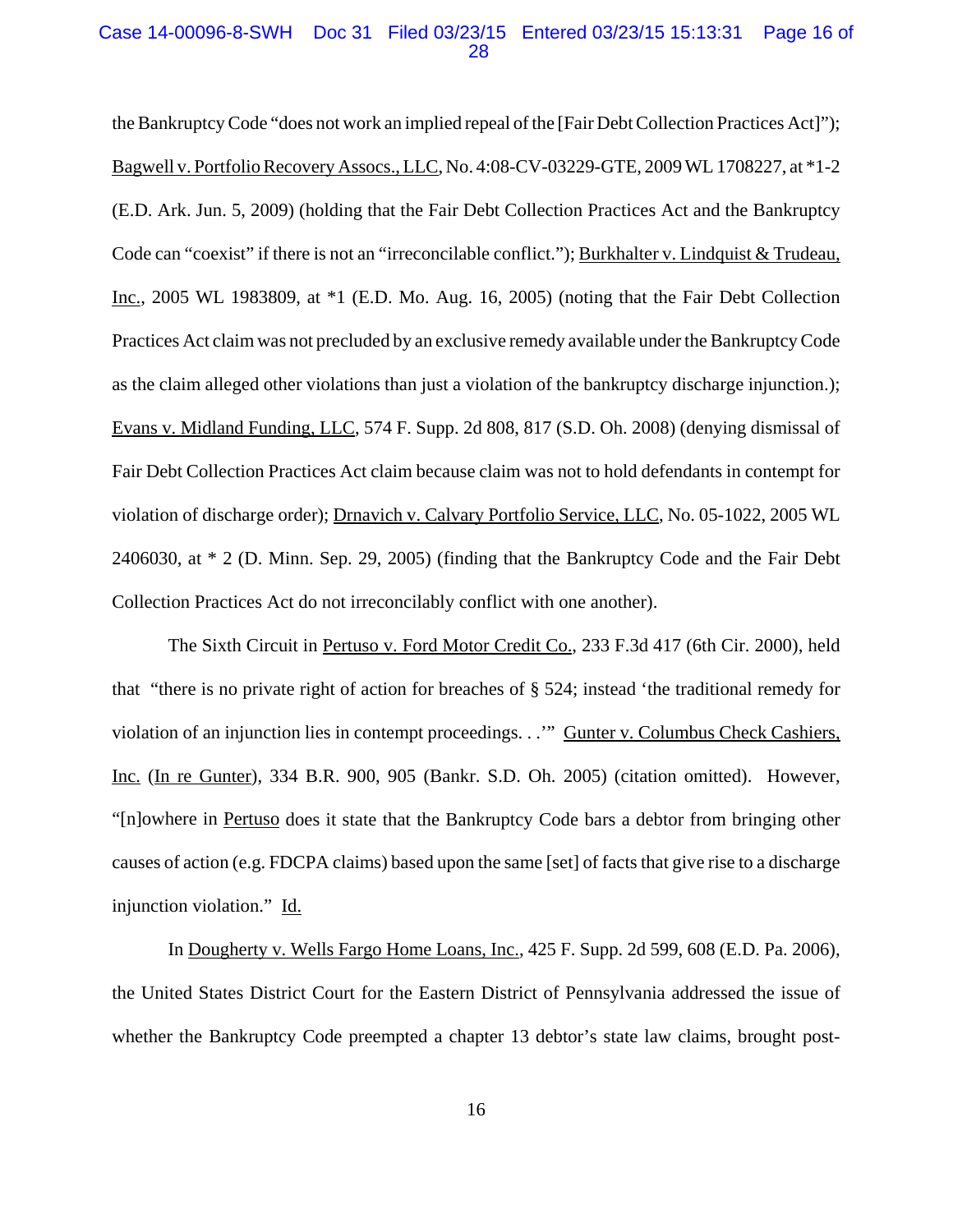### Case 14-00096-8-SWH Doc 31 Filed 03/23/15 Entered 03/23/15 15:13:31 Page 17 of 28

discharge, for relief such as breach of contract, unfair trade practices in violation of Pennsylvania's Unfair Trade Practices and Consumer Protection Law and violation of Pennsylvania's Fair Credit Extension Uniformity Act. The creditor moved to dismiss the complaint for failure to state claims for which relief may be granted, arguing that the state law claims were preempted by the Bankruptcy Code. Id. The court denied the creditor's motion and held that the Bankruptcy Code did not preempt the state law claims for relief. Id. at 609. The court noted:

Plaintiff's state law claims do not presuppose violation of the Bankruptcy Code. Consequently, there is no risk of conflict between enforcement of the state laws and enforcement of the federal bankruptcy laws. *Indeed, merely because a Plaintiff brings a state law claim in the context of a bankruptcy matter does not justify preemption of those claims, particularly where the underlying facts of the state law claim are not based on a violation of the Code.*

In addition, Defendant's alleged misconduct occurred after Plaintiff's Plan had been confirmed by the bankruptcy court and the bulk of the bankruptcy proceedings had already occurred. There is thus little risk that allowing Plaintiff's state law claims for breach of contract and unfair trade practices to go forward will disrupt the uniform application of the federal bankruptcy laws or contravene congressional purpose. This is on contrast to those cases in which the alleged misconduct occurred early on in bankruptcy proceedings.

Id. at 609 (emphasis added).

This court is aware of no North Carolina cases addressing the specific issue of whether the

Bankruptcy Code preempts the plaintiffs' state law claims. Here, the defendants do not point to any specific provision in the Bankruptcy Code that directly conflicts with the plaintiffs' claims. The plaintiffs' second, third, fourth and fifth claims are premised on other grounds than just a violation of the discharge injunction, and are instead premised on allegations of continuous, negligent, deceptive and unlawful debt collection activities of the defendants which occurred after September 9, 2011, the date the bankruptcy case was closed and the Final Decree was entered. There is little risk that allowing the state law claims to go forward will disrupt the uniform application of the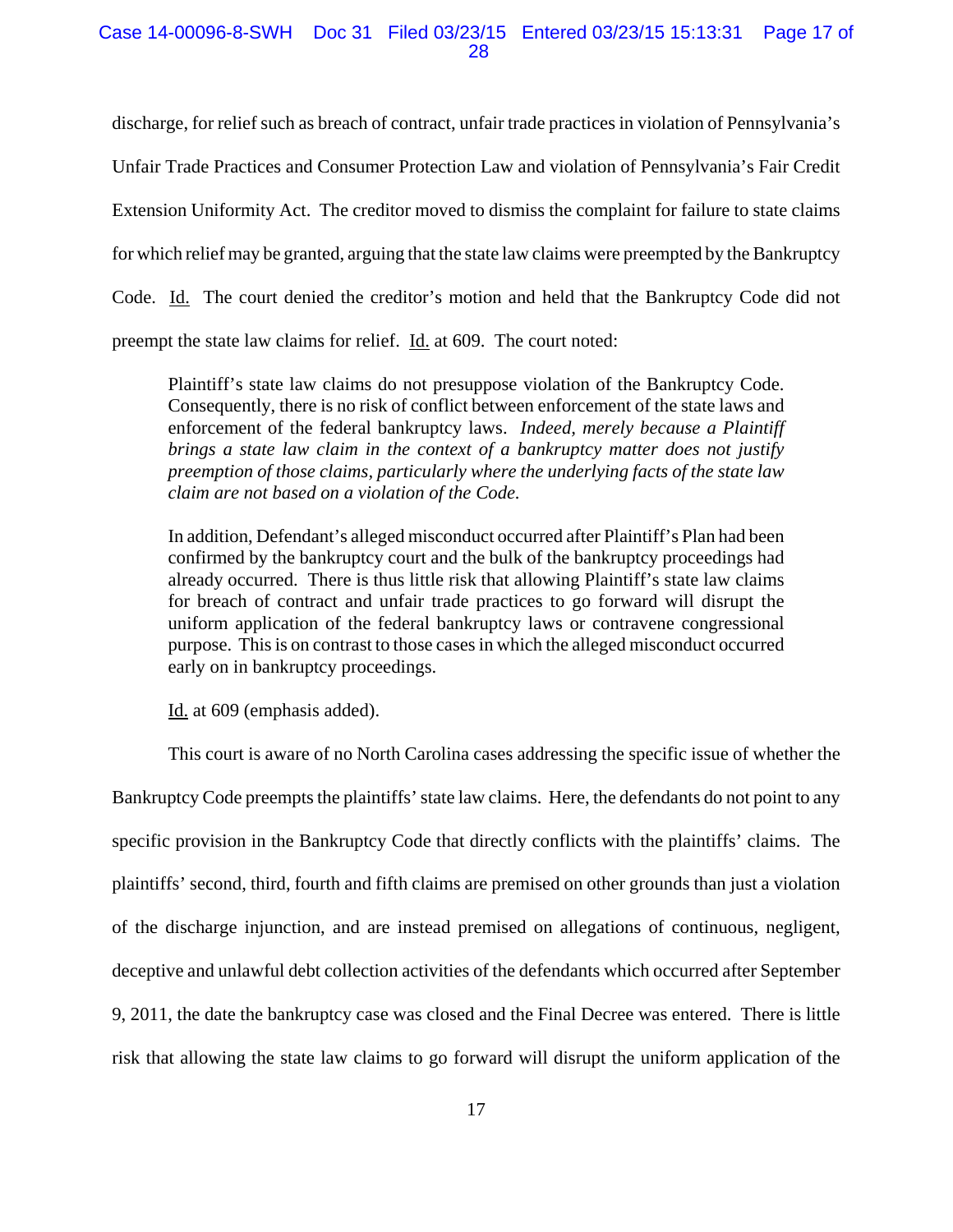bankruptcy laws or contravene congressional purpose. Id. It is clear from the plaintiffs' Amended

Complaint that the second, third, fourth and fifth claims for relief are not at all premised on the

violation of the discharge injunction.<sup>6</sup> In fact, the second, third, fourth and fifth claims as set forth

misleading representations or methods in connection with the collection of a debt, as prohibited by, including but not limited to falsely representing the character, amount or legal status of a debt, as prohibited by §§ 58-70-110 of the North Carolina General Statutes, and used false representations or deceptive measures to collect or attempt to collect a debt from the Plaintiffs, as prohibited by the NCDA.

124. Upon information and belief, the Defendants have also caused, on account of their inability to collect on the indebtedness underlying the Note, adverse information to be reported and noted upon the Plaintiffs' credit reports.

125. The aforementioned actions displayed by the Defendants constitute unconscionable conduct the natural consequence of which is to harass, oppress or abuse the Plaintiffs in connection with the collection of the indebtedness allegedly owed under the Note, in violation of N.C. Gen. Stat. §§ 75-52 and 58-70-100.

126. The unscrupulous, immoral, oppressive and harassing actions and conduct of the Defendants, as set forth herein, proximately caused economic injury to the Plaintiffs, are in and affecting commerce and have the capacity to deceive an ordinary consumer. As such, the Defendants' actions, pattern of conduct and continued acquiescence, as alleged herein, constitute unfair and deceptive acts or practices pursuant to N.C. Gen. Stat. §§ 75-1.1 and Chapter 58 of the North Carolina General Statutes.

127. As a direct and proximate result of the conduct of Defendants, the Plaintiffs are

entitled to recover from Defendants (i) actual damages in an amount in excess of SEVENTYFIVE THOUSAND DOLLARS (\$75,000.00); (ii) treble damages against Defendants pursuant to N.C.G.S. § 75-16 and § 58-70-120; (iii) reasonable costs and attorneys' fees, as provided in N.C. Gen. Stat. §§ 75- 16.1, 75-56 and 58-70-120; and (iv) civil penalties not less than FIVE HUNDRED DOLLARS (\$500.00) nor greater than FOUR THOUSAND DOLLARS (\$4,000.00) for each violation pursuant to N.C. Gen. Stat. § 75-56 and § 58-70-120.

Plaintiffs' Third Claim for Relief—Intentional Infliction of Emotional Distress provides in part:

129. Defendants engaged in extreme and outrageous conduct, as detailed above, which was intended to and did in fact cause emotional distress.

130. Defendants actions, as set forth herein, were done willfully, maliciously, outrageously, deliberately, purposefully and with the intention of inflicting emotional distress upon the Plaintiffs and/or were done with reckless disregard of the probability of causing great emotional distress to the Plaintiffs.

<sup>&</sup>lt;sup>6</sup> Plaintiffs' Second Claim for Relief—Violations of the North Carolina Debt Collection Act provides in part:

<sup>122.</sup> Defendants' conduct was grossly negligent and/or willful, rendering them liable for attempting to collect fees, interest, and expenses from the Plaintiffs that are not authorized by any agreement or permitted by applicable law.

<sup>123.</sup> Defendants have also violated the NCDCA by utilizing false, deceptive or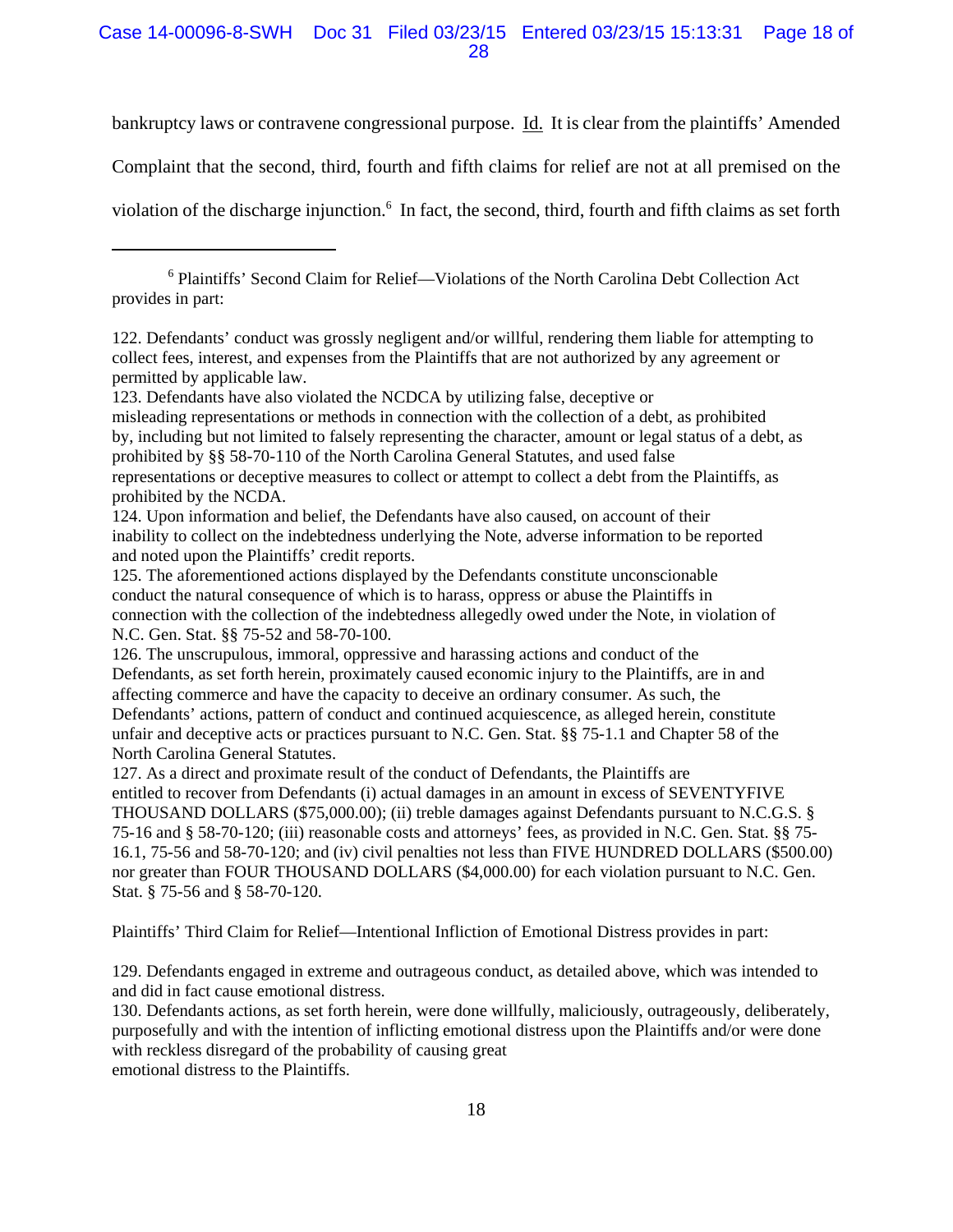## Case 14-00096-8-SWH Doc 31 Filed 03/23/15 Entered 03/23/15 15:13:31 Page 19 of 28

in the complaint do not even mention the words "discharge" or "discharge injunction." The court

133. On account of the foregoing, the Plaintiffs are entitled have and recover actual damages against Defendants on account of severe injuries caused by the egregious conduct of the Defendants, and for such punitive damages as the Court may award.

134. By reason of the Intentional Infliction of Emotional Distress by Defendants, the Plaintiffs have been damaged, and are entitled to recover damages from the Defendants, in an amount in excess of SEVENTY FIVE THOUSAND DOLLARS (\$75,000.00).

135. Upon information and belief, the pattern of conduct, actions and omissions of the Defendants alleged herein constitute willful and wanton conduct in reckless disregard and

indifference to the well-being of the Plaintiffs. Upon information and belief, the Defendants have engaged in a pattern of similar conduct against other citizens in the State of North Carolina.

Therefore, the Plaintiffs are entitled to recover punitive damages from Defendants in an amount to be determined at trial.

Plaintiffs' Fourth Claim for Relief—*In the alternative*—Negligent Infliction of Emotional Distress provides in part:

137. Defendants owed a duty to Plaintiffs to exercise reasonable care. Defendants' negligent acts, as alleged herein, constitute a breach of that duty.

138. The Defendants were negligent in that they failed to follow a duty of conduct imposed by law, and failed to act as a reasonable and prudent person or deputy would act under the same or similar circumstances.

139. Plaintiffs suffered from severe emotional distress as a proximate result of the Defendants negligence and are entitled to recover from the Defendants, jointly and severally, a sum in excess of SEVENTY FIVE THOUSAND DOLLARS (\$75,000.00).

Plaintiffs' Fifth Claim for Relief—*In the alternative—*Negligence provides:

141. At all times herein, Defendants had a duty of conduct imposed by law to not otherwise harass the Plaintiffs and engage in unlawful conduct.

142. Defendants repeatedly breached such duty to Plaintiffs and were otherwise negligent, as detailed above.

143. As a direct and proximate result of Defendants' negligence, Plaintiffs have suffered financial harm and emotional distress, and other such damages to be proven at the trial of this matter.

144. Such emotional and physical injuries are anticipated to continue in the future.

145. As a proximate result of the foregoing, Plaintiffs have suffered damages and are entitled to recover an amount, jointly and severally, in excess of SEVENTY FIVE THOUSAND DOLLARS (\$75,000.00) from Defendants.

<sup>131.</sup> The actions and pattern of conduct displayed by the Defendants, which did result in severe and emotional distress to the Plaintiffs, would be highly offensive and outrageous to a reasonable person.

<sup>132.</sup> As a direct and proximate result of the aforementioned actions and conduct displayed by the Defendants, including but not limited to, their continuous and malicious collection methods, the Plaintiffs have incurred severe and grievous mental and emotional suffering, fright, anguish, shock, nervousness and anxiety.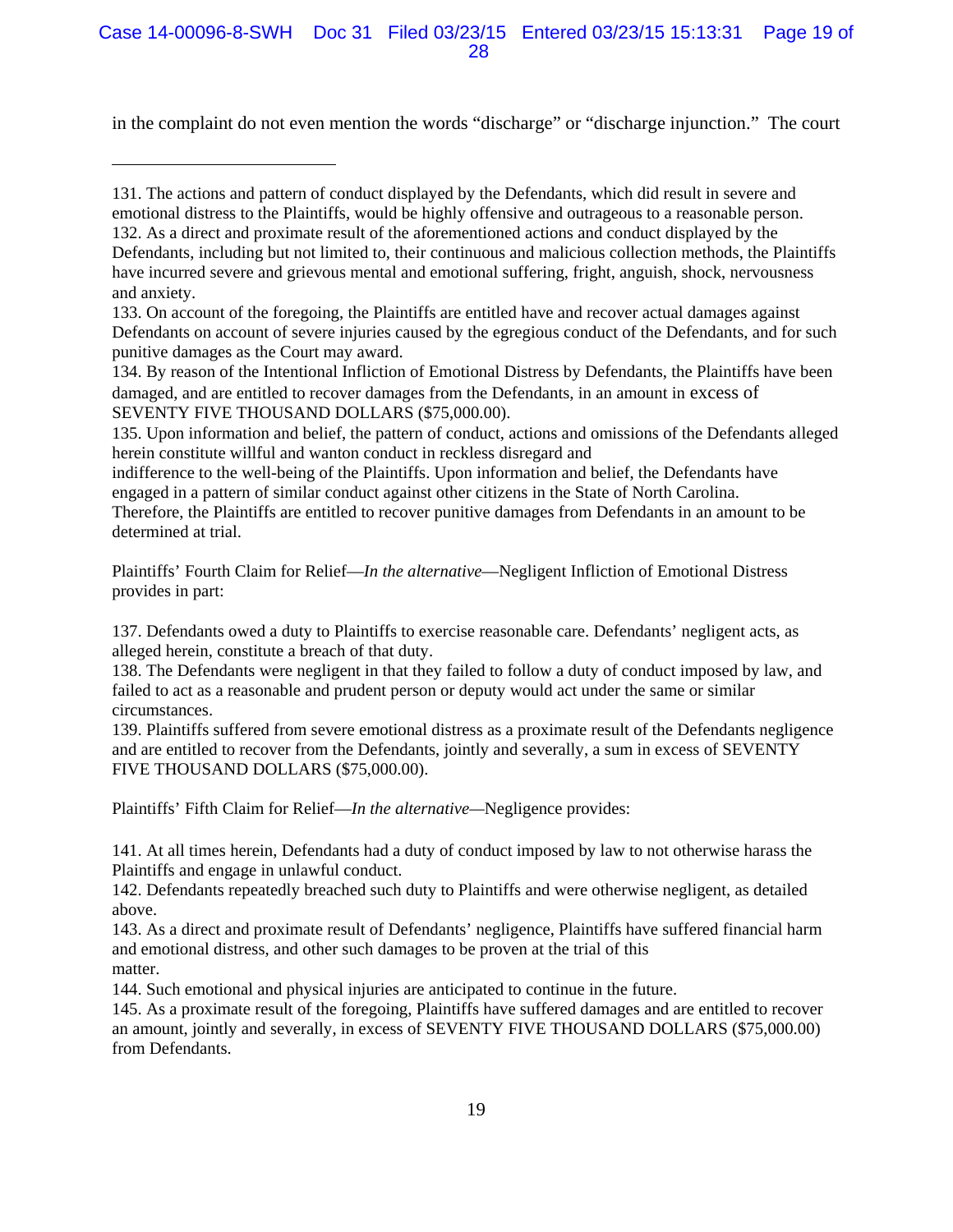### Case 14-00096-8-SWH Doc 31 Filed 03/23/15 Entered 03/23/15 15:13:31 Page 20 of 28

finds that the defendants through their actions and collection methods have exposed themselves to liability under the Bankruptcy Code and North Carolina law. Because there is no risk of conflict between the enforcement of the state laws and the Bankruptcy Code, the claims are not preempted. Therefore, the defendants motion to dismiss the second, third, fourth and fifth claims for failure to state a claim upon which relief can be granted on the grounds that these claims are preempted by the Bankruptcy Code is denied.

## **II. Motion to Dismiss**—**Second, Third, Fourth, Sixth and Eighth Claims**:

The court will now address whether the plaintiffs' second, third, fourth, sixth and eighth claims for relief set forth sufficient facts to state claims for relief that are plausible on their face.

# **A. Second Claim for Relief—Violations of the North Carolina Debt Collection Act [Chapter 75 of the North Carolina General Statutes]**

Defendants seek to dismiss pursuant to Rule 7012(b)(6) of the Federal Rules of Bankruptcy Procedure the plaintiffs' second claim for relief because the plaintiffs have failed to set forth allegations relating to an unfair and deceptive trade<sup>7</sup> practice and have failed to allege facts showing an injury was caused by the unfair act. Additionally, defendants argue that the plaintiffs cannot plausibly maintain they were deceived based on the purported representations of the defendants because the plaintiffs knew the defendants actions were in violation of the Plan, Confirmation Order and the discharge injunction.

<sup>&</sup>lt;sup>7</sup>The parties in this case refer to "unfair and deceptive trade practices" claims. The court notes that N.C. Gen.Stat. § 75–1.1 refers to "unfair or deceptive acts or practices in or affecting commerce[,]" and no longer contains the word "trade." *See* N.C. Gen.Stat. § 75–1.1 (2011); see also Talbert v. Mauney*,* 80 N.C.App. 477, 343 S.E.2d 5 (1986). N. Carolina Farm Bureau Mut. Ins. Co. v. Cully's Motorcross Park, Inc.*,* 220 N.C. App. 212, 214, 725 S.E.2d 638, 640 (2012) rev'd in part, vacated in part sub nom*.* Farm Bureau v. Cully's Motorcross Park*,* 366 N.C. 505, 742 S.E.2d 781 (2013).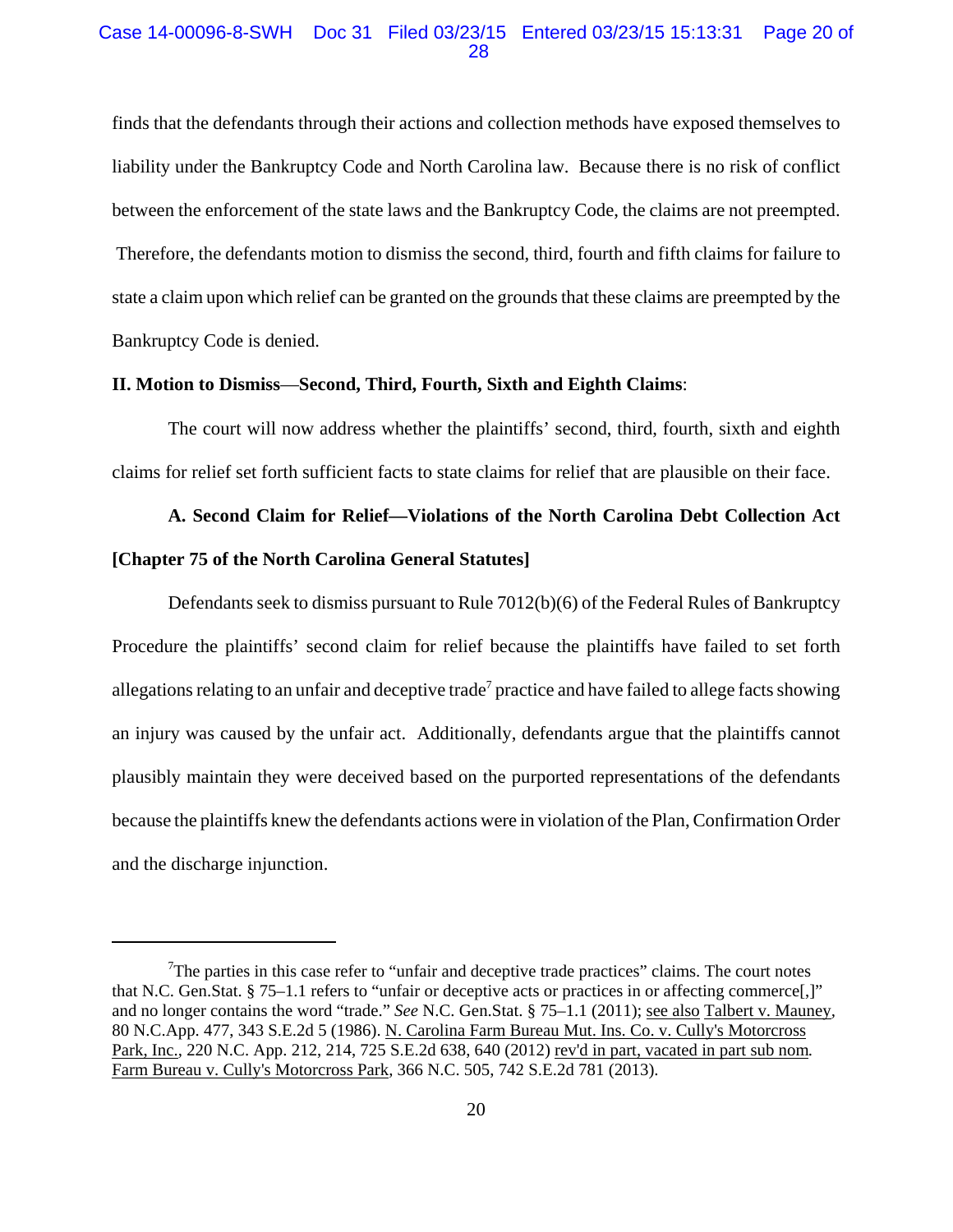### Case 14-00096-8-SWH Doc 31 Filed 03/23/15 Entered 03/23/15 15:13:31 Page 21 of 28

The North Carolina Debt Collection Act "prohibits unfair, deceptive, or fraudulent practices in the collection of debts." DIRECTV, Inc. v. Cephas, 294 F. Supp. 2d 760, 763 (M.D.N.C. 2003) (citing N.C. Gen. Stat. § 75-51). Before a claim under the North Carolina Debt Collection Act may be considered, three threshold determinations must be satisfied: (1) the claimant owing the obligation is a "consumer"; (2) the obligation is a "debt"; and (3) the party against whom the claim is alleged must be a "debt collector." Campbell v. Wells Fargo Bank, N.A., No. 5:13-CV-785-D, 2014 WL 5471911, at \*3 (Oct. 22, 2014) (citing Reid v. Ayers, 138 N.C. App. 261, 263, 531 S.E. 2d 231, 233 (2000)). Once these threshold requirements are satisfied, the court next applies the more generalized requirements of Section 75-1.1: (1) an unfair act; (2) in or affecting commerce; and (3) proximately causing injury. Id.

Unfair or deceptive acts include the use of threats, coercion, harassment, unreasonable publications of the consumer's debt, deceptive representations and unconscionable means. Davis Lake Cmty. Ass'n, Inc. v. Feldmann, 138 N.C. App. 292, 296, 530 S.E. 2d 865, 868 (2000). "A practice is unfair when it offends established public policy as well as when the practice is immoral, unethical, oppressive, unscrupulous, or substantially injurious to consumers." Marshall v. Miller, 302 N.C. 539, 548, 276 S.E.2d 397, 403 (1981). Acts are deceptive if they "possess[ ] the tendency or capacity to mislead, or create[ ] the likelihood of deception." Chastain v. Wall, 78 N.C. App. 350, 337 S.E.2d 150, 154 (1985) (citation omitted). "The determination of whether an act or practice is an unfair or deceptive practice that violates N.C. Gen. Stat. § 75-1.1 is a question of law for the court." Gray v. N.C. Ins. Underwriting Ass'n., 352 N.C. 61, 68, 529 S.E. 2d 676, 681 (2000).

The Supreme Court of North Carolina has held that "where a party engages in conduct manifesting an inequitable assertion of power or position, such conduct constitutes an unfair act or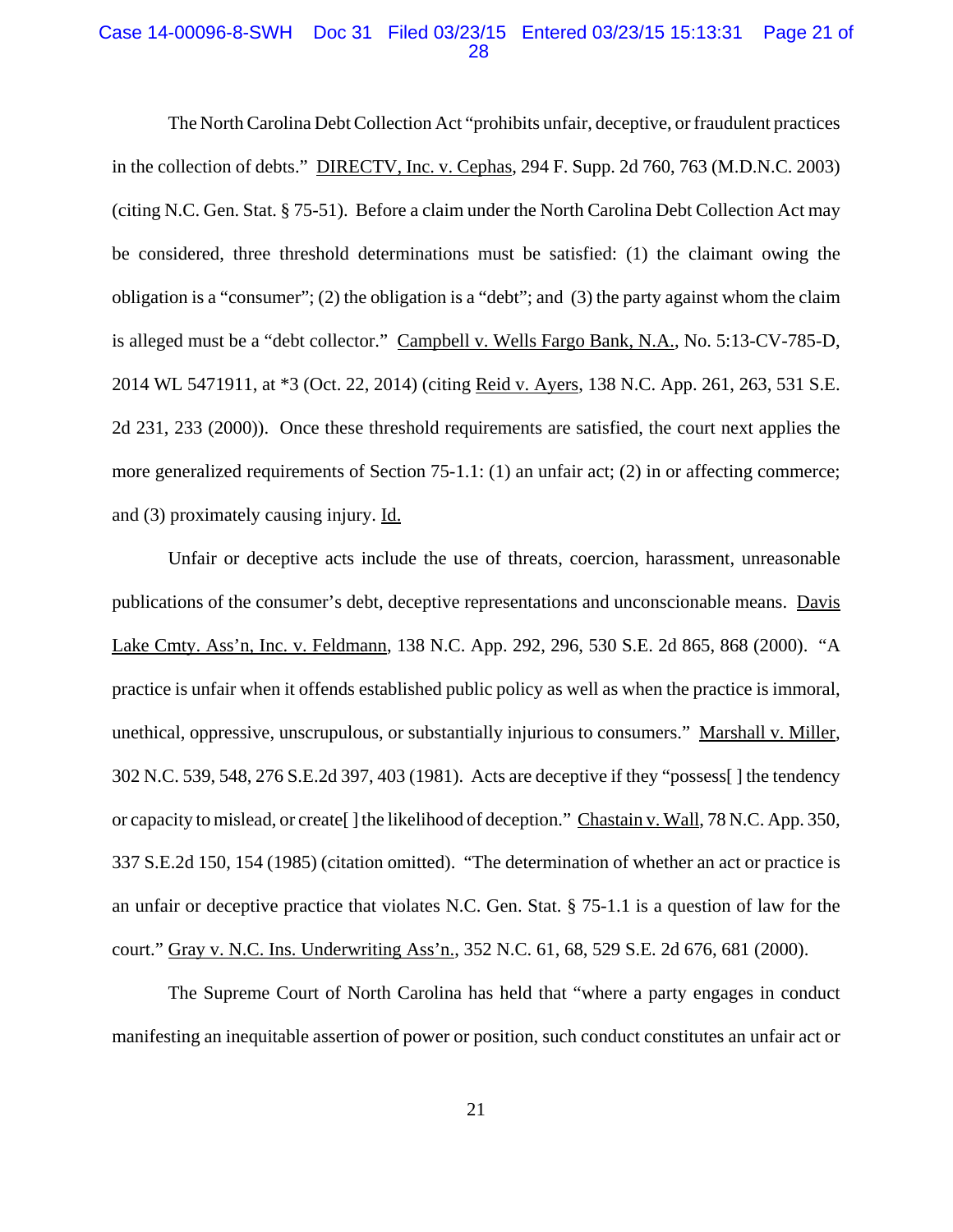### Case 14-00096-8-SWH Doc 31 Filed 03/23/15 Entered 03/23/15 15:13:31 Page 22 of 28

practice." S. Atlantic Ltd. P'ship of Tenn., L.P. v. Riese, 284 F.3d 518, 536 (2002) (citing Gray v. N.C. Ins. Underwriting Ass'n, 352 N.C. 61, 528 S.E. 2d 676, 681 (2000)). Proof of actual deception is not required and there must only exist the potential for deception. Id. (citation omitted).

The defendants do not raise issue with the threshold requirements as set forth above, but claim the plaintiffs do not set forth sufficient factual allegations that there was any unfair act that proximately caused injury. In their second claim, plaintiffs allege that defendants utilized false, deceptive or misleading representations or methods in connection with the collection of the debt, as prohibited by, including but not limited to falsely representing the character, amount or legal status of the debt,§§ 58-70-110 of the North Carolina General Statutes, and the use of false representations or deceptive measures to collect or attempt to collect the debt from the plaintiffs. Plaintiffs contend that the defendants have caused, on account of their inability to collect on the indebtedness underlying the Note, adverse information to be reported and noted upon the plaintiffs' credit reports. According to the plaintiffs, these actions constitute unconscionable conduct the natural consequence of which is to harass, oppress or abuse the plaintiffs in connection with the collection of the indebtedness allegedly owed under the note, in violation of N.C. Gen. Stat. §§ 75- 52 and 58-70-100. Furthermore, plaintiffs contend the unscrupulous, immoral, oppressive and harassing actions and conduct of the defendants, proximately caused economic injury to the plaintiffs.

As to the "in or affecting commerce" prong, the Amended Complaint only states that the "unscrupulous, immoral, oppressive and harassing actions and conduct of the Defendants, as set forth herein, proximately caused economic injury to the Plaintiffs, are in and affecting commerce and have the capacity to deceive an ordinary customer." "Commerce" includes "all business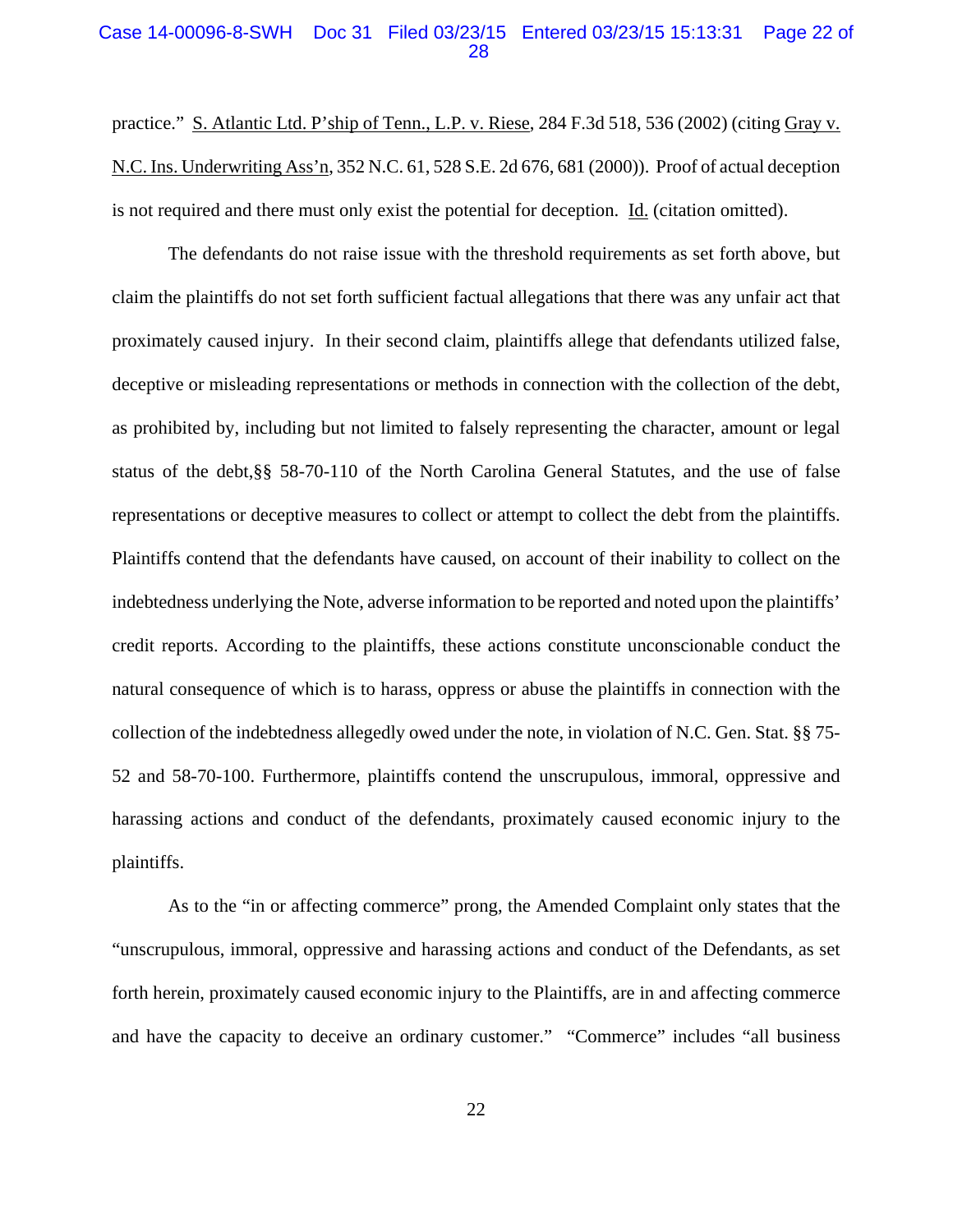### Case 14-00096-8-SWH Doc 31 Filed 03/23/15 Entered 03/23/15 15:13:31 Page 23 of 28

activities, however denominated, but does not include professional services rendered by a member of a learned profession." N.C. Gen. Stat. § 75-1.1(b). The North Carolina Supreme Court has clarified that "business activities" are the normal day-to-day activities regularly conducted by the business and for which the business was organized. Davis Lake Cmty. Ass'n, Inc. v. Feldman, 138 N.C. App. 292, 296 (2000) (citing HAJMM Co. v. House of Raeford Farms, 328 N.C. 578, 594, 403 S.E.2d 483, 493 (1991)). The Amended Complaint identifies Select Portfolio as a member of the residential mortgage loan servicing industry specializing in the servicing of sub-prime residential mortgage loans in various states, including North Carolina. The Amended Complaint further provides that Select Portfolio is a licensed collection agency with the North Carolina Department of Insurance. The plaintiffs set forth that Bank of New York is a state chartered bank and that Bank of New York employed and authorized Select Portfolio to act as its agent in the servicing and collection of the outstanding indebtedness allegedly owed by the plaintiffs. Because the actions of the defendants were within their normal, day-to-day activities regularly conducted by the defendants, the debt-collection practices were business activities in or affecting commerce. Id.

The court also finds that the Amended Complaint sets forth sufficient information to suggest there were "unfair" and "deceptive" attempts to collect the debt. The multiple letters including the monthly mortgage statements, the notices of default, interest rate adjustments, the phone calls and requests for payments demonstrate that the acts complained of possessed the tendency of the capacity to mislead or create the likelihood of deception. Additionally, the defendants continued to actively pursue collection of the Note after multiple requests by plaintiffs' counsel to cease collection and notwithstanding the fact that the defendants' remedy was to foreclose on the property. The Amended Complaint also sets forth that Select Portfolio reported to credit reporting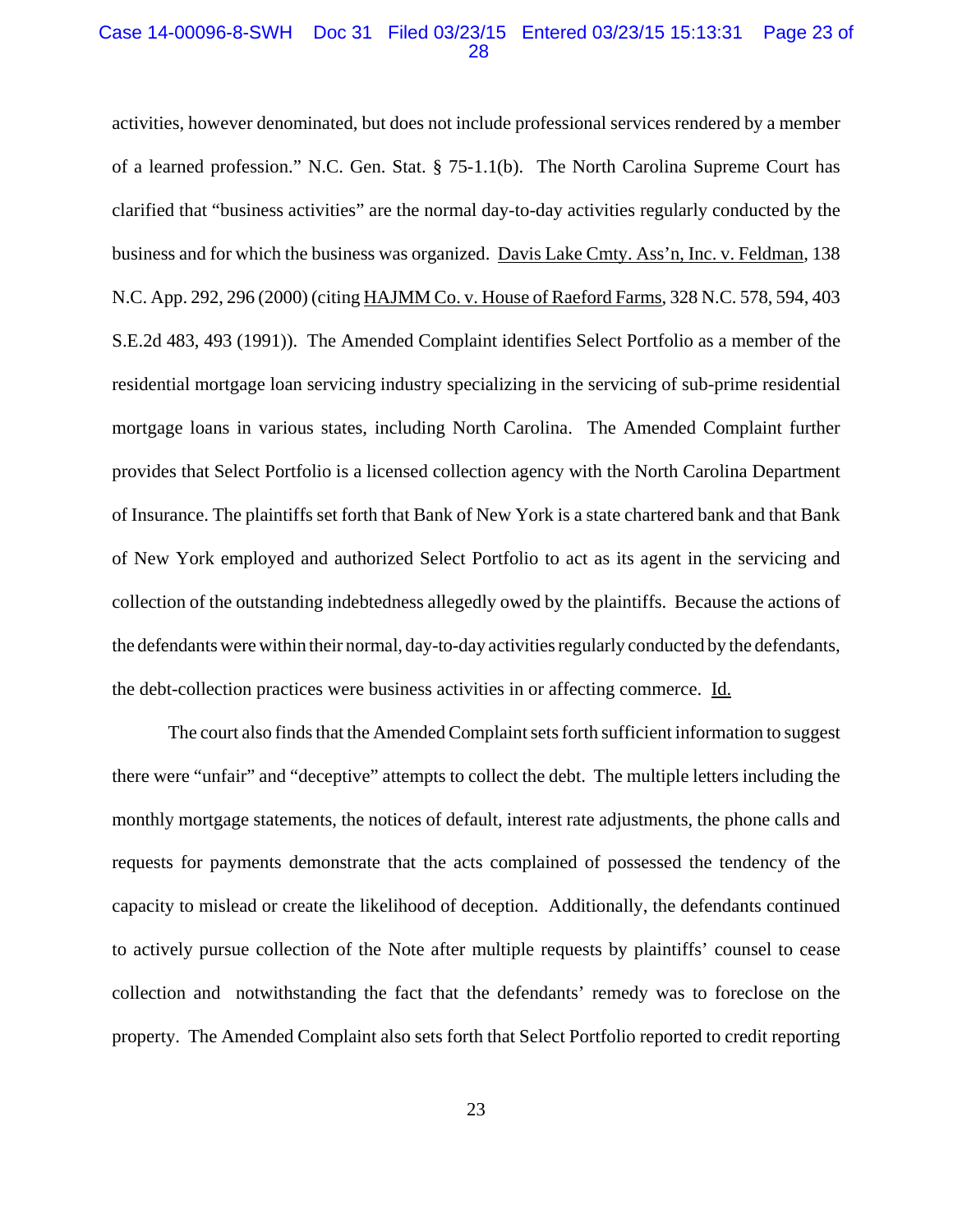### Case 14-00096-8-SWH Doc 31 Filed 03/23/15 Entered 03/23/15 15:13:31 Page 24 of 28

agencies that the plaintiffs had not paid and remained obligated to pay on the indebtedness. See, N.C. Gen. Stat. § 75-51 (3). Viewing all of the facts in favor of the plaintiffs, the court finds that the plaintiffs have set forth sufficient grounds to state a claim under the second claim for relief. Accordingly, the defendants motion to dismiss is denied with respect to the second claim.

# **B. Third and Fourth Claims for Relief—Intentional Infliction of Emotional Distress or in the Alternative Negligent Infliction of Emotional Distress**

The defendants seek to dismiss the plaintiffs' third and fourth claims for failure to state a claim because the complaint does not set forth sufficient facts that the plaintiffs suffered a mental disorder as a result of the letters.

To state a claim for intentional infliction of emotional distress, a plaintiff must allege "(1) extreme and outrageous conduct, (2) which is intended to cause and does cause, (3) severe emotional distress to another." Pierce v. Atlantic Grp., Inc*.* 219 N.C. App. 19, 32, 724 S.E.2d 568, 577 (2012) (citation omitted). To state a claim for negligent infliction of emotional distress, a plaintiff must allege that "(1) the defendant negligently engaged in conduct, (2) it was reasonably foreseeable that such conduct would cause the plaintiff severe emotional distress . . . , and (3) the conduct did in fact cause the plaintiff severe emotional distress." Id. (citation omitted).

Severe emotional distress in the context of intentional infliction of emotional distress and negligent infliction of emotional distress means "any emotional or mental disorder, such as, for example, neurosis, psychosis, chronic depression, phobia, or any other type of *severe and disabling* emotional or mental condition which may be generally recognized and diagnosed by professionals trained to do so." Id. While an actual diagnosis by a medical professional is not required for severe emotional distress, the plaintiffs must "at least forecast some evidence showing severe and disabling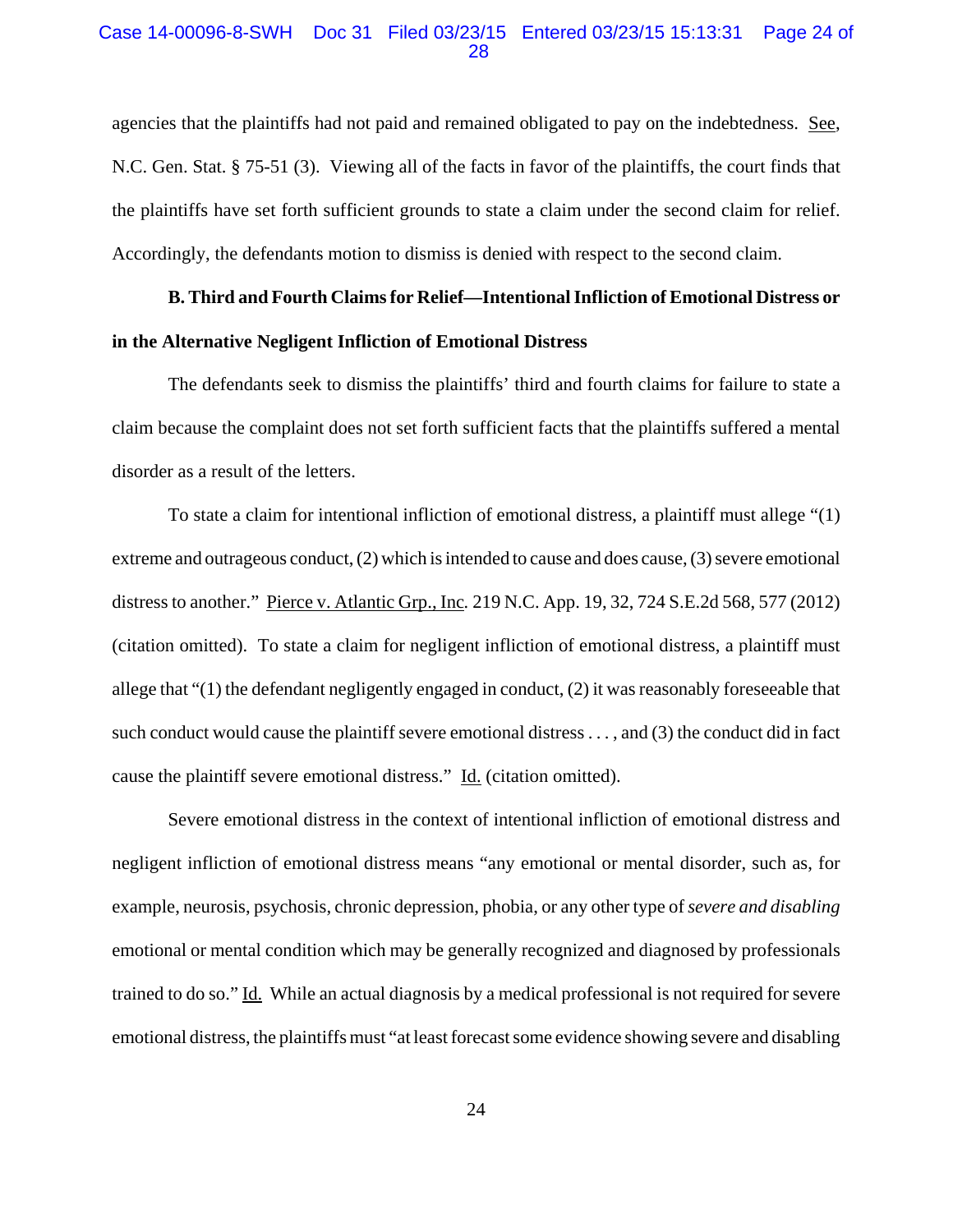### Case 14-00096-8-SWH Doc 31 Filed 03/23/15 Entered 03/23/15 15:13:31 Page 25 of 28

psychological problems." Russ v. Causey, 732 F. Supp. 2d 589, 605 (E.D.N.C. 2010) (citation omitted). "Nevertheless, North Carolina law requires a 'high standard of proof' to establish severe emotional distress." Johnson v. City of Fayetteville, No. 5:12-CV-456-F, 2015 WL 928772, at \*30 (E.D.N.C. Mar. 4, 2015). Allegations that do not identify a recognized and diagnosable mental or emotional disorder are not sufficient.

As to "severe emotional distress" the Amended Complaint alleges that as a "direct and proximate result of the [defendants'] actions . . . not limited to, their continuous and malicious collection methods, the plaintiffs have incurred severe and grievous mental and emotional suffering, fright, anguish, shock, nervousness and anxiety." The Amended Complaint does not set forth sufficient information indicating severe and disabling psychological problems and the plaintiffs do not allege any specific indications of "severe and grievous mental and emotional suffering, fright, anguish, shock, nervousness and anxiety." As a result, the plaintiffs' allegations are not sufficient to state a claim for intentional or negligent infliction of emotional distress. Accordingly, the court finds that the complaint on its face fails to set forth sufficient facts to support emotional distress as an element of the third and fourth claims. Therefore, the defendants' motion to dismiss is granted with respect to the third and fourth claims.

### **C. Sixth Claim for Relief—Violations of Telephone Consumer Protection Act**

Next, defendants seeks to dismiss the plaintiffs' sixth claim because the plaintiffs do not set forth sufficient facts establishing that the plaintiffs received calls on their cellular phones and that they did not give their consent.

To state a cause of action under the Telephone Consumer Protection Act, a plaintiff must allege that (1) a call was made; (2) using an automatic telephone dialing system or artificial or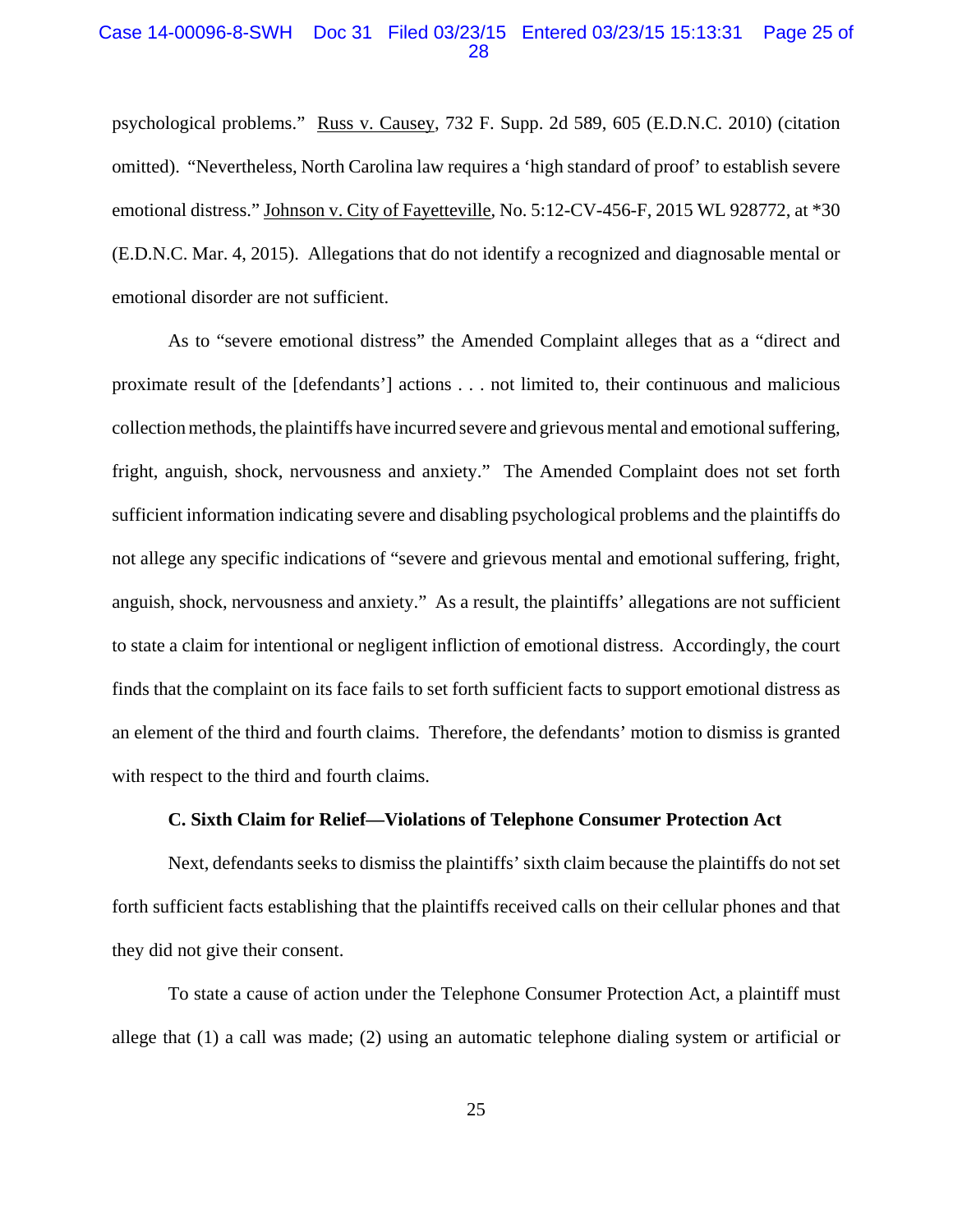### Case 14-00096-8-SWH Doc 31 Filed 03/23/15 Entered 03/23/15 15:13:31 Page 26 of 28

prerecorded voice; (3) the number called was assigned to cellular telephone service; (4) the call was not made with the prior express consent of the recipient. Thrasher-Lyson v. Ill. Farmers Ins. Co., 861 F. Supp 2d 898, 905-05 (N.D. Ill. 2012).

Plaintiffs contend that the defendants, as part of their collection efforts and in violation of TCPA, contacted plaintiffs on their cellular telephones without their prior express consent. Plaintiffs contend that based on the defendants' actions, the plaintiffs have incurred severe and grievous mental and emotional suffering, fright, anguish, shock, nervousness and anxiety. The Amended Complaint provides Select Portfolio utilized "automatic telephone dialing system", as that term is defined and contemplated in 47 U.S.C. § 227(a)(1), to effect telephone collection of the Note after entry of the Confirmation Order and the Discharge. The Defendants are each a "person" as defined under 47 U.S.C. § 153(39). The Amended Complaint also provides that the plaintiffs requested that Select Portfolio cease any and all communications regarding the Note and the Property through letters sent to Select Portfolio. The Amended Complaint further provides that each telephonic communication made by Select Portfolio to either of the plaintiffs' cellular telephones was a call made in violation of 47 U.S.C. § 227(b)(1)(A)(iii). These allegations, for purposes of the motion to dismiss plausibly state a claim under which relief may be granted. Issues regarding consent, raised by the defendants, are not to be decided at this phase of the proceeding and will be construed in a light most favorable to the plaintiffs. Accordingly, the defendants motion to dismiss plaintiffs' sixth claim for relief is denied.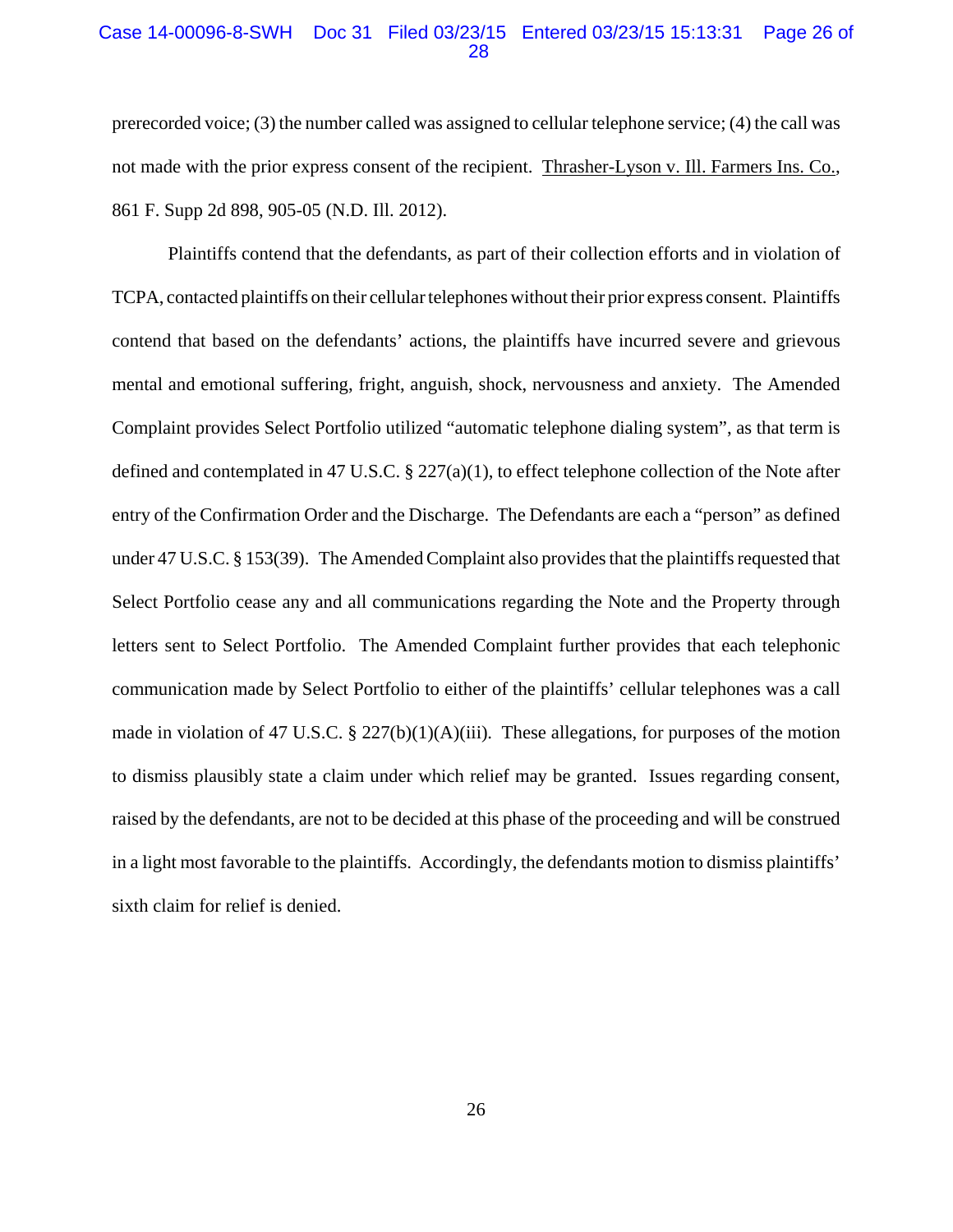### **D. Eighth Claim for Relief—Federal Declaratory Judgment Act**

The defendants contend that the plaintiffs' declaratory judgment claim should be dismissed because it is inappropriate in this case as the alleged wrongs complained of have already been suffered.

Federal Rule of Civil Procedure 57 provides that the federal rules "govern the procedure for obtaining a declaratory judgment under 28 U.S.C. § 2201." FED. R. CIV. P. 57. Pursuant to the Declaratory Judgment Act, 28 U.S.C. § 2201(a), "any court of the United States . . . may declare the rights and other legal relations of any interest party seeking such declaration, whether or not further relief is or could be sought." 28 U.S.C. § 2201(a). "'[D]eclaratory judgments are designed to declare rights so that parties can conform their conduct to avoid future litigation,' and are untimely if the questionable conduct has already occurred or damages have already accrued." Tapia v. U.S. Bank, N.A., 718 F. Supp. 2d 689, 695 (E.D. Va. 2010).

Pursuant to the eighth claim, plaintiffs request that the court issue a declaratory judgment regarding whether the actions and conduct of the defendants, as are alleged within the Amended Complaint, constitute violations of the provisions of the Bankruptcy Code, the North Carolina Debt Collection Act, and the Telephone Consumer Protection Act. The Amended Complaint does not request that plaintiffs are entitled to a declaratory judgment based on future conduct, but instead requests declaratory judgment based on conduct which has already occurred, as set forth in the Amended Complaint. Accordingly, plaintiffs fail to set forth a plausible basis on which the court could grant a declaratory judgment regarding whether the actions and conduct of the defendants, constitute violations of the provisions of the Bankruptcy Code, the North Carolina Debt Collection